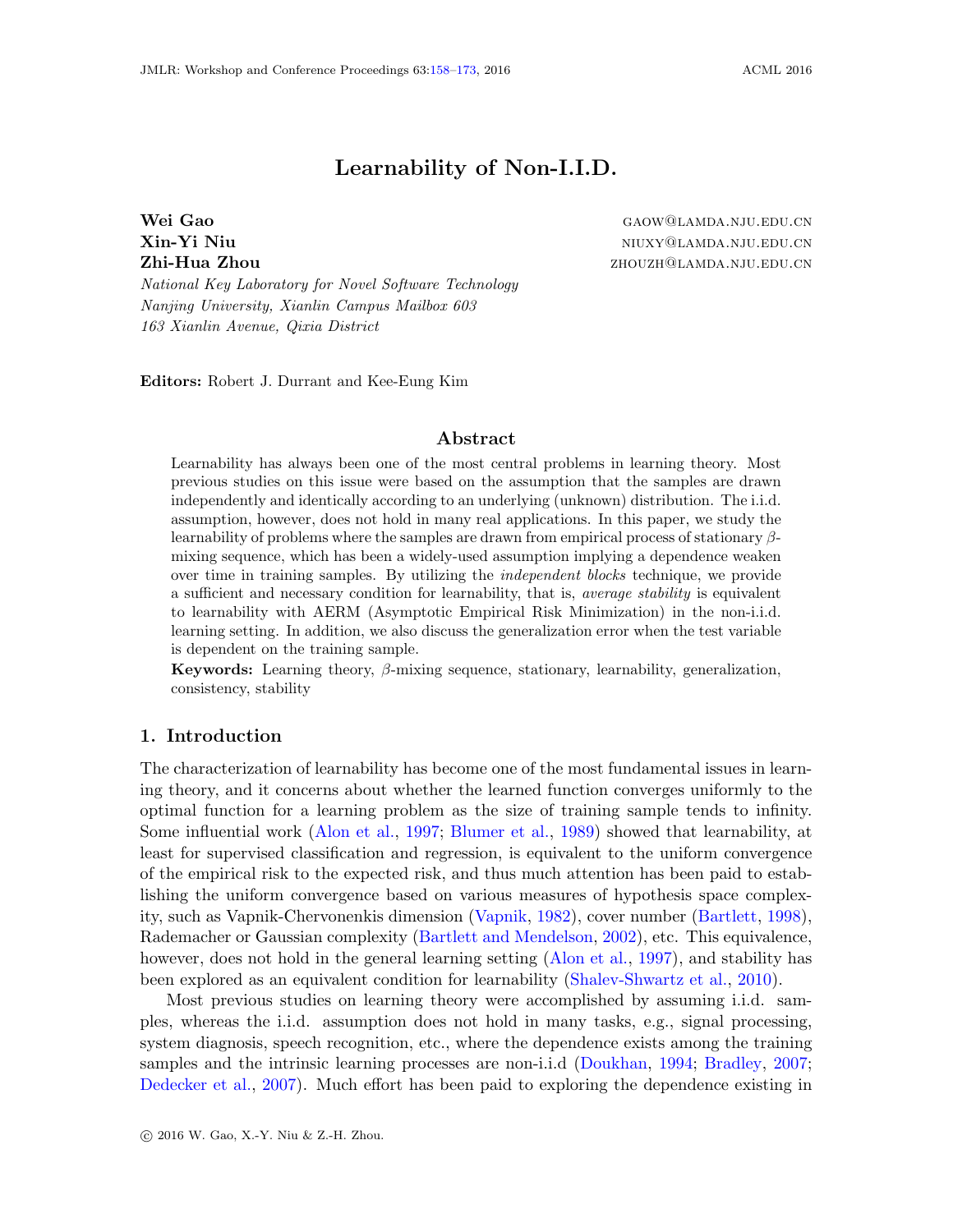the training sample, and various conditions have been made to measure the dependence in non-i.i.d. scenarios, e.g.,  $\alpha$ -mixing,  $\beta$ -mixing,  $\varphi$ -mixing sequence, etc. It is possible to use simple methods to estimate the mixing rate for various classes of random process, e.g., Hidden Markov Model ([Modha and Masry](#page-15-3), [1998\)](#page-15-3). Owing to the i.i.d. assumption, existing theoretical results could not be applied directly to non-i.i.d. cases.

We present a theoretical study on the learnability of non-i.i.d. setting, where the training samples are drawn from empirical process of stationary *β*-mixing sequence. We first prove that uniform stability is not necessary for learnability though it is enough for generalization. Then, we introduce the *average stability* in the general non-i.i.d. learning setting and establish its equivalence with learnability; in other words, we prove that the existence of a universally average stable AERM is sufficient and necessary for learnability of noni.i.d. setting. In summary, we establish the relationships for non-i.i.d. setting: Existence of average stable AERM*⇔*Learnability with AERM*⇔*Learnability. Also, we discuss the generalization error when the test variable is dependent on the training sample.

#### **1.1. Related Work**

The pioneer study of [Yu](#page-15-4) ([1994\)](#page-15-4) established the uniform convergence based on VC-dimension for empirical processes of stationary *β*-mixing sequence. [Vidyasagar](#page-15-5) [\(2002\)](#page-15-5) pointed out that *β*-mixing seems to be the "just the right" assumptions for maintaining the PAC-learning properties with some sub-additivity conditions. [Mohri and Rostamizadeh](#page-15-6) [\(2009\)](#page-15-6) recently provided the first Rademacher complexity-based generalization bounds for stationary *β*mixing sequence. [Mohri and Rostamizadeh](#page-15-7) [\(2008\)](#page-15-7) introduced the uniform stability and provided a generalization bound with application to SVM and Kernel Ridge Regression. The uniform stability, however, is overly-strong and far from necessary for learnability, shown by Example [1](#page-8-0) in Section [5.1](#page-8-1). The consistency for non-stationary sequence has been studied in [\(Steinwart et al.](#page-15-8), [2009](#page-15-8)), and there are alternative non-i.i.d. assumptions ([Karandikar and](#page-15-9) [Vidyasagar](#page-15-9), [2002](#page-15-9); [Modha and Masry](#page-15-3), [1998](#page-15-3); [Steinwart and Christmann](#page-15-10), [2010](#page-15-10)). The noni.i.d. sequence can be viewed as a special case of environment change, and our work makes a step to theoretically understand the evolvable property ([Zhou](#page-15-11), [2016](#page-15-11)), i.e., the learning model is able to get accustomed to environment in the future of machine learning.

Algorithmic stability was first proposed by [Rogers and Wagner](#page-15-12) ([1978\)](#page-15-12), and has been used to analyze the generalization performance of algorithms ([Bousquet and Elisseeff](#page-14-7), [2002;](#page-14-7) [Elisseeff et al.,](#page-14-8) [2005;](#page-14-8) [Rakhlin et al.](#page-15-13), [2005\)](#page-15-13). [Shalev-Shwartz et al.](#page-15-2) ([2010\)](#page-15-2) introduced the *onaverage-LOO stability* and established its equivalence to learnability with AERM in the i.i.d. general learning setting, yet can not be applied to the non-i.i.d. learning setting. [Vidyasagar](#page-15-5) [\(2002](#page-15-5)) presented possibly the first study on the learnability of non-i.i.d. setting, which is different from ours. First, he focused on the uniform convergence, where the equivalence between learnability and uniform convergence is specific to supervised classification and regression; while we prove the sufficient and necessary condition of non-i.i.d. learnability in the general learning setting. Second, Vidyasagar made an additional assumption that  $\beta(m) = O(m^{-c})$  for constant  $c > 0$ ; while we require a weaker condition  $\beta(m) \to 0$  as  $m \to \infty$ . Third, the result in ([Vidyasagar,](#page-15-5) [2002](#page-15-5)) is heavily related to the hypothesis space; while our result does not rely on any space complexity measure, but rather on the way the algorithm searches the space.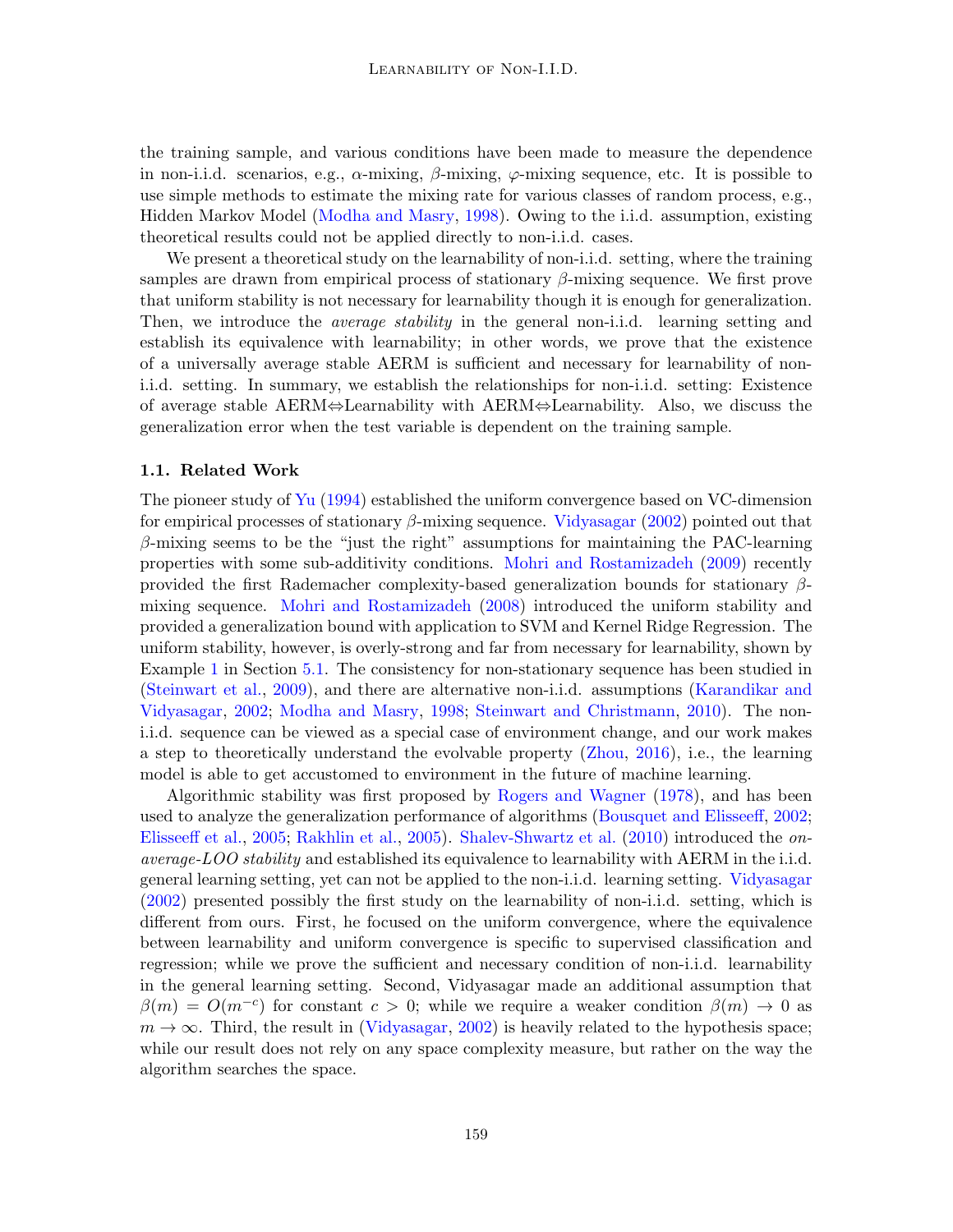### <span id="page-2-1"></span>**2. Preliminaries**

#### **2.1. Mixing Sequence**

**Definition 1** *A random-variable sequence*  $\mathbf{Z} = \{Z_t\}_{t=-\infty}^{\infty}$  *is said to be stationary if, for every integer*  $t, i \geq 0$  *and*  $k \geq 0$ *, the random vector*  $(Z_t, \ldots, Z_{t+k})$  *has the same distribution* as the random vector  $(Z_{t+i}, \ldots, Z_{t+i+k})$ .

It is easy to find that the time index *t* is not relevant to the distribution for a stationary sequence. This, however, does not imply independence in the sequence because, for example,  $Pr[Z_j|Z_i]$  may be unequal to  $Pr[Z_j]$ . Several conditions have been made to measure the weak dependence of random sequences, while in this work, we mainly focus on the following *β*-mixing sequence, and leave the discussion on other non-i.i.d. sequences to future work.

**Definition 2** *Let*  $\mathbf{Z} = \{Z_t\}_{t=-\infty}^{\infty}$  *be a stationary sequence, and*  $\sigma_i^j$ *i denotes the σ-algebra generated by random variables*  $Z_i, \ldots, Z_j$  *for*  $i < j$ *. For any integer*  $m > 0$ *, the β-mixing* coefficients are given by  $\beta(m) = \sup_n \left[ E_{A_1 \in \sigma_{-\infty}^n} \left[ \sup_{A_2 \in \sigma_{n+m}^{+\infty}} \left[ | \Pr\left[ A_2 | A_1 \right] - \Pr\left[ A_2 \right] | \right] \right] \right]$ .

*The stationary sequence* **Z** *is said to be*  $\beta$ *-mixing if*  $\beta(m) \to 0$  *as*  $m \to \infty$ *; algebraically β-mixing if β*(*m*) *≤ β*0*/m<sup>r</sup> holds for some constants β*<sup>0</sup> *>* 0 *and r >* 0*; exponentially*  $\beta$ -mixing if  $\beta(m) \leq \beta_0 \exp(-\beta_1 m^r)$  holds for some constants  $\beta_0 > 0$ ,  $\beta_1 > 0$  and  $r > 0$ .

The  $\beta$ -mixing coefficients  $\beta(m)$  can be used to measure the dependence between 'future' events and 'past' ones separated by a distance of at least *m*. Throughout this paper, we assume that  $\beta(m)$  is non-increasing, and it is easy to obtain the following propositions:

**Proposition 3** *Any i.i.d. sequence can be viewed as a special stationary β-mixing sequence with coefficients*  $\beta(m) = 0$  *for*  $m > 0$ .

<span id="page-2-0"></span>For a real number *r*, we denote by  $|r|$  the biggest integer which is no larger than *r*. It is necessary to introduce the following lemma:

**Lemma 4** *If*  $\beta(m) \to 0$  *as*  $m \to \infty$ *, then there exists a*  $\tau(m) \leq m$  *such that*  $\tau(m) \to \infty$  $\alpha$ *and*  $\tau(m)\beta(\vert m/\tau(m) \vert) \rightarrow 0$  *as*  $m \rightarrow \infty$ .

**Proof:** If  $\beta(m) = 0$  then we choose  $\tau(m) = m$  as desired. Now we consider the case  $\beta(m) \neq 0$  for  $m > 0$ . If  $\beta(m) \to 0$  as  $m \to \infty$ , then there exists a sequence  $\{a_i\}$  such that  $a_i \to \infty$  and  $a_i\beta(i) \to 0$  as  $i \to \infty$ . For example, a possible choice is  $a_i = |1/\sqrt{\beta(i)}|$ . For every  $m \geq 1$ , there exists an index  $k \geq 1$  such that  $(k-1)a_{k-1} \leq m \leq ka_k$ . We select  $\tau(m) = a_k$  and this lemma follows.

It is not difficult to select *τ* (*m*) for some special cases, e.g., for algebraically *β*-mixing sequence with coefficients  $\beta(m) \leq \beta_0/m^r$ , for some  $\beta_0 > 0$  and  $r > 0$ , we can select  $\tau(m) = m^{r_0}$  such that  $0 < r_0 < r/(1+r)$ ; for exponentially *β*-mixing sequence with coefficients  $\beta(m) = \beta_0 \exp(-\beta_1 m^r)$ , for some  $\beta_0 > 0$ ,  $\beta_1 > 0$  and  $r > 0$ , we can select  $\tau(m) = m^{r_0}$  such that  $0 < r_0 < 1$ .

It is worth noticing that the choice of  $\tau(m)$  is not unique, and different choices lead to different convergence rate for  $\tau(m)\beta(|m/\tau(m)|) \rightarrow 0$ . Throughout this paper,  $\tau(m)$  is not referred to specific choices. We also assume, without loss of generality, that  $\tau(m)\beta\left(\frac{m}{\tau(m)}\right)$ is a non-increasing sequence in this paper.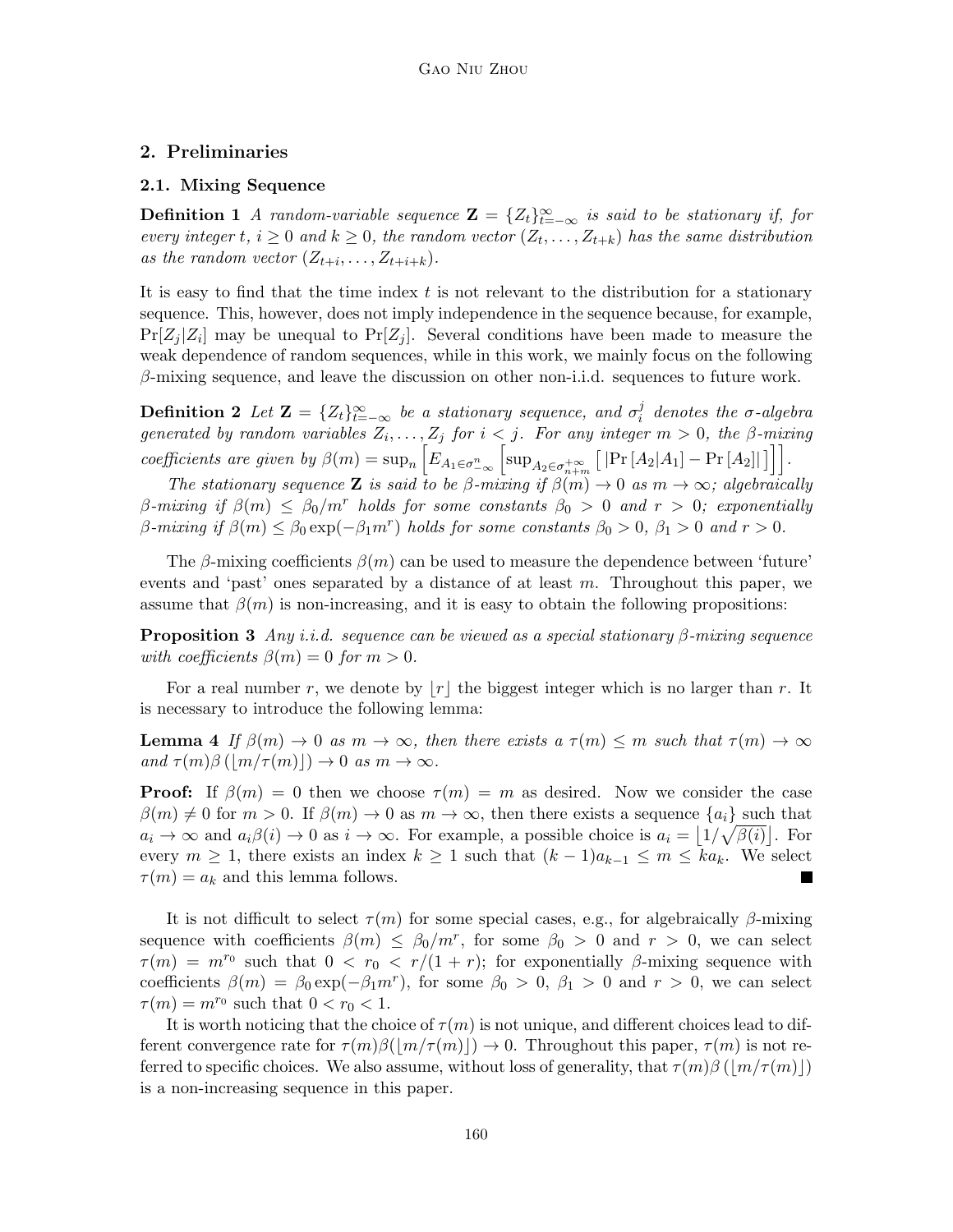

<span id="page-3-0"></span>Figure 1: A series of weakly dependent blocks  $\{\sigma_{r_j}^{s_j}\}_{j=1}^q$ .

The *independent block* technique, owing originally to [Bernstein](#page-14-9) ([1927\)](#page-14-9), has been utilized as a popular tool to produce new results when dealing with learning problems of weak dependence. This technique has been applied successfully to many non-i.i.d learning studies [\(Lozano et al.,](#page-15-14) [2006](#page-15-14); [Mohri and Rostamizadeh,](#page-15-7) [2008](#page-15-7), [2009;](#page-15-6) [Yu](#page-15-4), [1994\)](#page-15-4). We introduce a lemma from  $(Y_{u}, 1994, Corollary 2.7)$  $(Y_{u}, 1994, Corollary 2.7)$  $(Y_{u}, 1994, Corollary 2.7)$  as follows:

<span id="page-3-2"></span>**Lemma 5** *([Yu,](#page-15-4) [1994,](#page-15-4) Corollary 2.7) For m >* 1*, suppose that a measurable hypothesis h is bounded by B on a product probability space*  $(\prod_{j=1}^{q} \Omega_j, \prod_{j=1}^{q} \sigma_{r_j}^{s_j})$  $(\prod_{j=1}^{q} \Omega_j, \prod_{j=1}^{q} \sigma_{r_j}^{s_j})$  $(\prod_{j=1}^{q} \Omega_j, \prod_{j=1}^{q} \sigma_{r_j}^{s_j})$  *shown by Figure 1 with*  $r_j \leq s_j \leq r_{j+1}$ . Let *Q* be a probability measure on the product space with marginal measures  $Q_j$  on  $(\Omega_j, \sigma_{r_j}^{s_j})$  and let  $P = \prod_{j=1}^q Q_j$ . By setting  $k_j = r_{j+1} - s_j$ , we have  $|E_Q[h] - E_P[h]| \leq (q-1)B\beta(Q)$  with  $\beta(Q) = \sup_{j \in [q-1]} \beta(k_j)$ .

#### **2.2. Learning Setting**

The general non-i.i.d. learning setting can be described as follows. Let *Z* denote an instance space and  $\mathbf{Z} = \{Z_t\}_{t=-\infty}^{\infty}$  is a stationary *β*-mixing sequence where each random variable has the same underlying (unknown) distribution *P* over the instance space *Z*. A training sample  $S = \{z_1, z_2, \ldots, z_n\}$  is chosen according to *n* different components of **Z**. Here we do not require that these components must be continuous.

A learning algorithm  $\mathscr A$  is a mapping from a training sample *S* to a hypothesis  $\mathscr A_S \in \mathcal H$ . For simplicity, we consider symmetric algorithms in this paper, i.e., algorithms depending upon the given sample but not on the order of instances in the sample. Many existing approaches are symmetric for non-i.i.d. setting ([Lozano et al.](#page-15-14), [2006](#page-15-14); [Mohri and Rostamizadeh,](#page-15-7) [2008\)](#page-15-7), and our results can be generalized to asymmetric algorithms.

A learning problem is relevant to a hypothesis space  $H$  and loss function  $l: \mathcal{H} \times \mathcal{Z} \to \mathbb{R}$ , where the goal is to minimize the expected risk

<span id="page-3-1"></span>
$$
R(h) = E_{z \sim P}[l(h, z)] \tag{1}
$$

over the hypothesis space  $H$ , where  $z$  is taken independently of any sequence and we will discuss the dependently expected risk in Section [4](#page-6-0). We assume that the loss function is bounded by some constant  $B > 0$ , i.e.,  $|l(h, z)| \leq B$  for all  $h \in \mathcal{H}$  and  $z \in \mathcal{Z}$ . Many classical learning problems fall into this framework such as classification, regression, clustering, density estimation, etc.

In the general non-i.i.d learning setting, we essentially try to find some hypothesis  $h \in \mathcal{H}$ which minimizes the expected risk over the whole hypothesis space  $H$ , i.e.,  $\min_{h \in \mathcal{H}} R(h)$ . Notice that the underlying distribution is unknown, and therefore, we could not minimize the expected risk *R*(*h*) directly. Classical learning methods, instead, seek to minimize the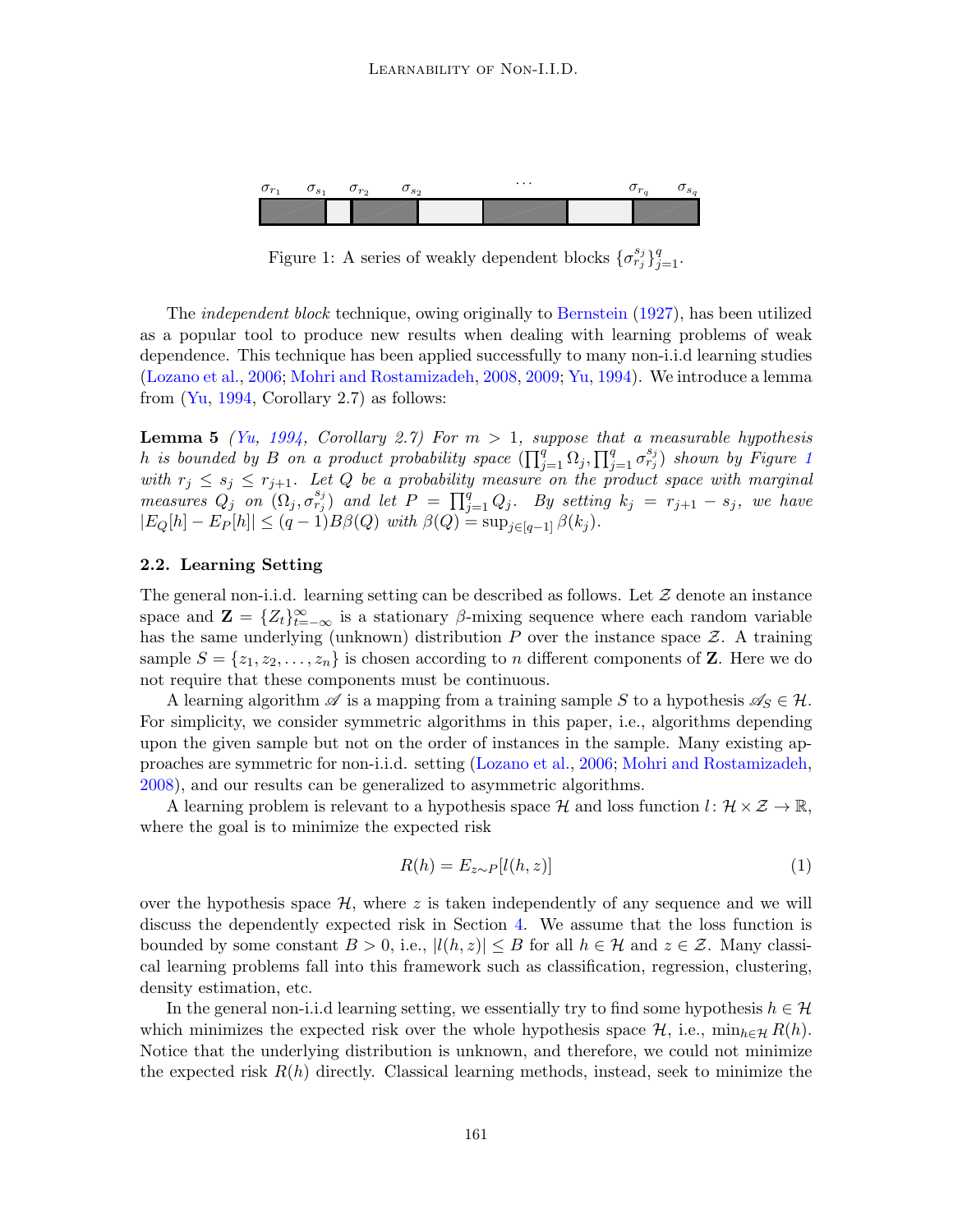empirical risk  $\hat{R}_S(h)$  with respect to *h* based on the training sample *S*:

$$
\hat{R}_S(h) = \frac{1}{n} \sum_{i=1}^n l(h, z_i).
$$

A learning algorithm *A* is said to be an ERM (Empirical Risk Minimizer) if it minimizes the empirical risk  $\hat{R}_S(\mathscr{A}_S) = \hat{R}_S(\hat{h}_S) = \min_{h \in \mathcal{H}} \hat{R}_S(h)$ , where  $\hat{h}_S = \arg \min_{h \in \mathcal{H}} \hat{R}_S(h)$ . A learning algorithm  $\mathscr A$  is said to be an AERM (Asymptotic Empirical Risk Minimization) with rate  $\epsilon_{\text{erm}}(n)$  under stationary  $\beta$ -mixing distribution if  $E_S[|\hat{R}_S(\mathscr{A}_S) - \hat{R}_S(\hat{h}_S)|] \leq \epsilon_{\text{erm}}(n)$ .

A learning algorithm is universally an AERM with rate  $\epsilon_{\text{erm}}(n)$  if it is an AERM with rate  $\epsilon_{\text{erm}}(n)$  under all stationary *β*-mixing distributions with coefficients *β(m)*. By "all stationary *β*-mixing distributions with coefficients  $\beta(m)$ ", or shortly for all stationary *β*mixing distributions, we mean all (underlying) distributions *P* over the instance space *Z* and all  $\beta$ -mixing sequences whose coefficients are smaller than  $\beta(m)$ .

A learning algorithm  $\mathscr A$  is said to be consistent with rate  $\epsilon_{con}(n)$  under stationary  $\beta$ -mixing distribution if  $E_S[R(\mathscr{A}_S) - R(h^*)] \leq \epsilon_{con}(n)$ , where  $h^* = \arg \min_{h \in \mathcal{H}} R(h)$ . A learning algorithm  $\mathscr A$  is universally consistent with rate  $\epsilon_{\text{con}}(n)$  if it is consistent with rate *ϵ*con(*n*) under all stationary *β*-mixing distributions. Based on this definition, we give the following definition of learnability for the non-i.i.d. case:

<span id="page-4-0"></span>**Definition 6** *A problem is learnable if there exists a universally consistent algorithm, i.e., there exists an algorithm*  $\mathscr A$  *and a rate*  $\epsilon_{con}(n)$  *such that*  $\sup_{\Lambda} \{ E_S[R(\mathscr A_S) - R(h^*)] \} \le$  $\epsilon_{con}(n)$  where  $\epsilon_{con}(n) \to 0$  *as*  $n \to \infty$ , and  $\Lambda$  denotes all stationary  $\beta$ -mixing distributions *with coefficients β*(*m*)*.*

A learning algorithm  $\mathscr A$  generalizes with rate  $\epsilon_{gen}(n)$  under stationary  $\beta$ -mixing distri- $\text{bution if } E_S[|R(\mathscr{A}_S) - \hat{R}_S(\mathscr{A}_S)|] \leq \epsilon_{\text{gen}}(n)$ , and  $\mathscr{A}$  universally generalizes with rate  $\epsilon_{\text{gen}}(n)$ if it generalizes with rate  $\epsilon_{gen}(n)$  under all stationary  $\beta$ -mixing distributions.

### **3. Sufficient and Necessary Condition for Non-I.I.D. Learnability**

#### **3.1. Stability**

We set  $[n] = \{1, 2, \ldots, n\}$  for an integer  $n > 0$ . Given sample  $S_n = \{z_1, z_2, \ldots, z_n\}$  and for  $i \in [n]$ , we denote by  $S_n^i = \{z_1, \ldots, z_{i-1}, z_{i+1}, \ldots, z_n\}$  the sample in which the *i*<sup>th</sup> example has been deleted in sample  $S_n$ . We also denote by  $S_n^{i,z} = \{z_1, \ldots, z_{i-1}, z, z_{i+1}, \ldots, z_n\}$  the sample in which the *i*th example has been replaced by instance  $z$  in sample  $S_n$ .

For the i.i.d. learning setting, several stability notions have been explored for studying the performance of learning algorithms ([Bousquet and Elisseeff,](#page-14-7) [2002](#page-14-7); [Rakhlin et al.](#page-15-13), [2005\)](#page-15-13) and the learnability of learning problems ([Mukherjee et al.,](#page-15-15) [2006](#page-15-15); [Shalev-Shwartz et al.,](#page-15-2) [2010\)](#page-15-2). For the non-i.i.d. scenarios, [Mohri and Rostamizadeh](#page-15-7) ([2008](#page-15-7)) first introduced the *uniform stability* given below, and derived stability bounds for generalization error.

**Definition 7** A algorithm  $\mathscr A$  has uniform stability  $\zeta(n)$  if  $|l(\mathscr A_{S_n}, z) - l(\mathscr A_{S_n^{i,z'}}, z)| \leq \zeta(n)$ *for all*  $i \in [n]$  *and*  $z, z' \in \mathcal{Z}$ *. Here*  $\zeta(n) \to 0$  *as*  $n \to \infty$ *.*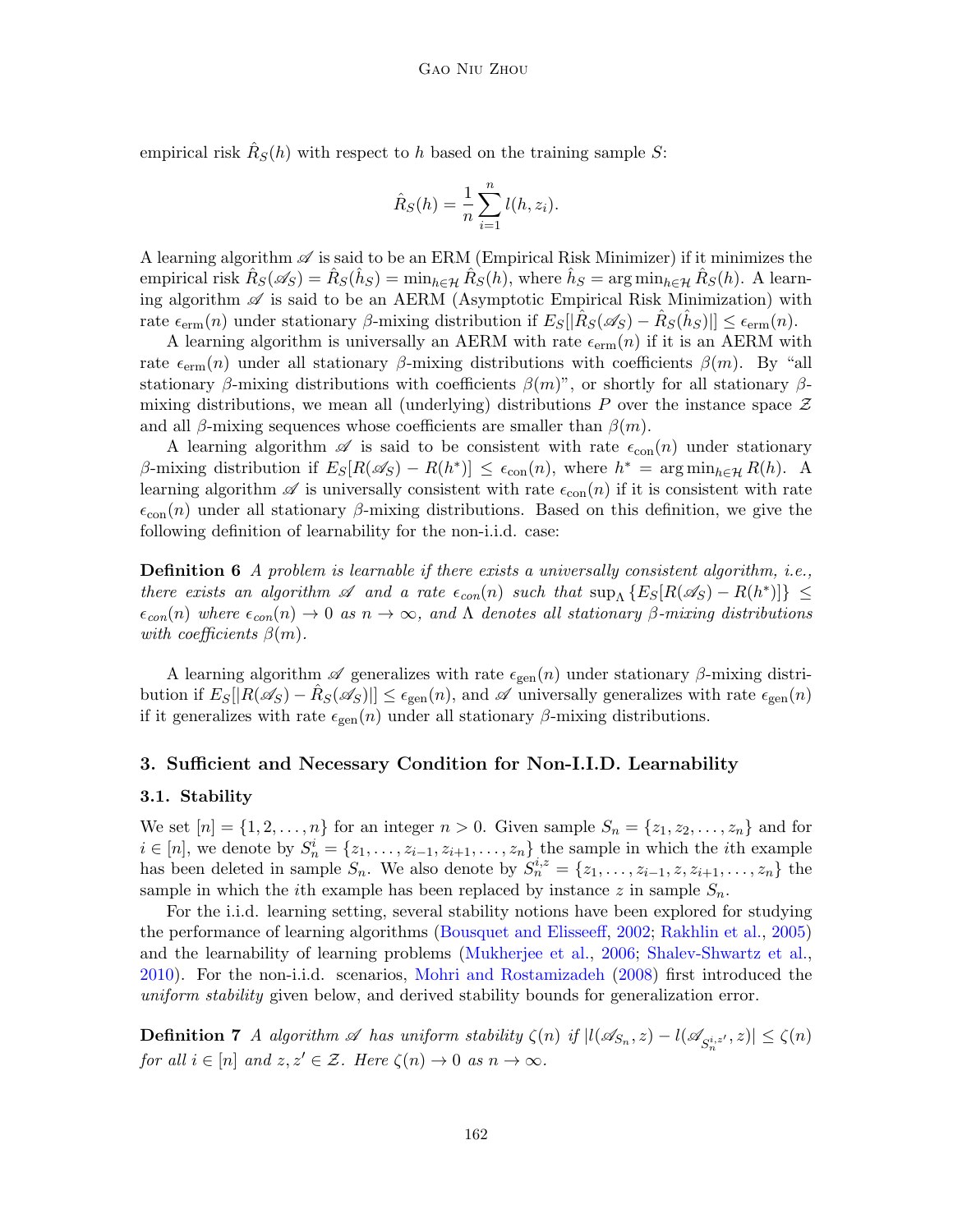The uniform stability is sufficient for generalization. This notion is overly-strong, and is far from necessary for learnability of non-i.i.d. setting as shown by Example [1](#page-8-0) (Section [5.1\)](#page-8-1). In this paper, we introduce a new notion of stability, which is weaker than uniform stability but is proven to be equivalent to learnability with AERM. The definition is:

**Definition 8** *A learning algorithm*  $\mathscr A$  *has average stability*  $\zeta(n)$  *under stationary*  $\beta$ *-mixing* distribution if  $|E_{S_n,z}[l(\mathscr{A}_{S_n},z)-l(\mathscr{A}_{S_n^i},z)]| \leq \zeta(n)$  for  $i \in [n]$ , where  $\zeta(n) \to 0$  as  $n \to \infty$ .

Notice that the variable *z* in  $l(\mathscr{A}_{S_n^{i,z}}, z)$  is a substitute sample and a test sample simultaneously. A learning algorithm has universally average stability with rate  $\zeta(n)$  if the stability property holds with rate  $\zeta(n)$  under all stationary *β*-mixing distributions. It is obvious that uniform stability implies average stability whereas the converse direction does not hold from Example [3](#page-9-0) (in Section [5.1\)](#page-8-1).

#### **3.2. Main Results**

We first prove that an average stable AERM is sufficient for generalization and consistency for a stationary *β*-mixing sequence.

**Theorem 9** *If a learning algorithm*  $\mathscr A$  *is an AERM with rate*  $\epsilon_{erm}(n)$ *, and is average stable with rate*  $\zeta(n)$  *for stationary*  $\beta$ *-mixing sequence with coefficients*  $\beta(m)$ *, then it exhibits generalization and consistency with rate*

<span id="page-5-0"></span>
$$
\epsilon_{con}(n) \leq \epsilon_{erm}(n) + \zeta(n)
$$
  

$$
\epsilon_{gen}(n) \leq \zeta(n) + 2\epsilon_{erm}(n) + 2B\tau(n)\beta\left(\left\lfloor\frac{n}{\tau(n)}\right\rfloor\right) + \frac{2B}{\sqrt{\tau(n)}},
$$

*where*  $\tau(n)$  *is given in Lemma [4](#page-2-0).* 

We can easily get the following two corollaries by combining with Lemma [21](#page-8-2) in Section [5:](#page-7-0)

**Corollary 10** If a algorithm  $\mathscr A$  is an AERM with rate  $\epsilon_{erm}(n)$ , and is average stable with *rate*  $\zeta(n)$  *for stationary algebraically β-mixing sequence with coefficients*  $\beta(n) \leq \beta_0/n^r$  *for some constants*  $\beta_0 > 0$  *and*  $r > 0$ *, then it exhibits generalization and consistency with rate* 

$$
\epsilon_{con}(n) \leq \zeta(n) + \epsilon_{erm}(n)
$$
  

$$
\epsilon_{gen}(n) \leq \zeta(n) + 2\epsilon_{erm}(n) + 2B\beta_0 n^{-\frac{r}{2}} + 2Bn^{-\frac{r}{4(1+r)}}.
$$

**Corollary 11** *If a learning algorithm*  $\mathscr A$  *is an AERM with rate*  $\epsilon_{erm}(n)$ *, and is average stable with rate*  $\zeta(n)$  *for stationary exponentially*  $\beta$ *-mixing sequence with coefficients*  $\beta(m) \leq$  $\beta_0 \exp(-\beta_1 m^r)$  *for some constants*  $\beta_0 > 0$ ,  $\beta_1 > 0$  *and*  $r > 0$ , *then it exhibits generalization and consistency with rate*

$$
\epsilon_{con}(n) \leq \zeta(n) + \epsilon_{erm}(n),
$$
  
\n
$$
\epsilon_{gen}(n) \leq \zeta(n) + 2\epsilon_{erm}(n) + 2B\beta_0\sqrt{n} \exp(-\beta_1 n^{r/2}) + 2B/\sqrt[4]{n}.
$$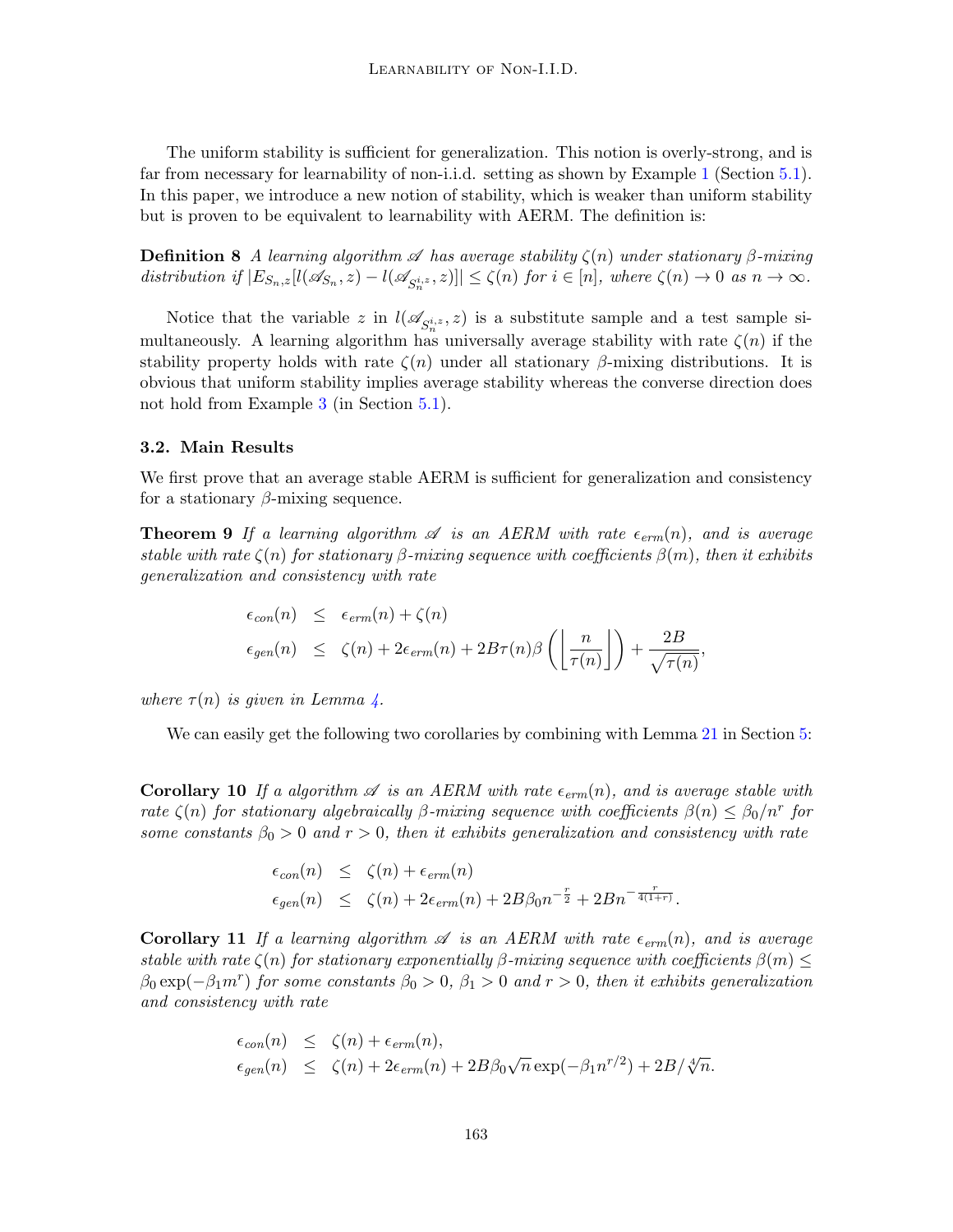<span id="page-6-1"></span>From Theorem [9](#page-5-0), it is easy to prove that the existence of universally average stable AERMs is sufficient for learnability.

**Corollary 12** *If a learning algorithm is universally an AERM and average stable, then it is universally generalizing and consistent.*

Theorem [9](#page-5-0) shows that, for an AERM, average stability implies generalization and consistency for specific *β*-mixing sequence, while the inverse direction does not hold as shown by Example [2](#page-9-1) in Section [5.1](#page-8-1). However, we have the following equivalence:

**Theorem 13** *For an AERM, we have the following equivalence for non-i.i.d. setting,*

<span id="page-6-3"></span>*Universal average stability*  $\Leftrightarrow$  *Universal consistency*  $\Leftrightarrow$  *Universal generalization.* 

The detailed proof is presented in Section [5.2,](#page-10-0) and it is noteworthy that, from Lem-mas [22](#page-10-1) to [24,](#page-10-2) we do not require the universal condition for **stability**  $\leftrightarrow$  **generalization** *→* **consistency**. The universality property is only utilized to prove **consistency** *→* **generalization**. Finally, we have

<span id="page-6-4"></span>**Theorem 14** *For non-i.i.d. setting, a problem is learnable if and only if there exists a universally average stable AERM.*

From Corollary [12](#page-6-1), it is obvious that the existence of a universally average stable AERM implies learnability of non-i.i.d. setting. For the inverse direction, Definition [6](#page-4-0) illustrates that learnability does not require an AERM, but rather a universal consistent algorithm. Thus, we complete the proof by constructing a universally average stable AERM from a universally consistent algorithm, and the detailed proof is presented in Section [5.3.](#page-12-0)

#### <span id="page-6-0"></span>**4. Dependently Expected Risk**

Our previous work focused on the independently expected risk  $R(\mathscr{A}_S) = E_{z\sim\mathcal{D}}[l(\mathscr{A}_S, z)]$ , where the test variable *z* is totally independent to *S* as mentioned in Section [2.](#page-2-1) From a more realistic view, we should consider the case where test variables are dependent on samples, even if the dependence is rather weak as shown in  $\beta$ -mixing sequence.

For a *β*-mixing sequence  $\mathbf{Z} = \{Z_t\}_{t=-\infty}^{\infty}$ , we assume, without loss of generality, that the sample *S* of size *n* are drawn from  $(Z_1, Z_2, \ldots, Z_n)$ , and based on this sample, we can learn a function  $\mathscr{A}_S$ . First, we notice that it is not unique for the definitions of dependently expected risk, and different choices for test variables give different notions. Here, we will introduce two definitions:

• To measure the performance of  $\mathscr{A}_S$  on the sequence  $\{Z_t\}_{t=n+1}^{\infty}$ , i.e., the sequence after the sample, we define the dependently expected risk as

<span id="page-6-2"></span>
$$
R_1(\mathscr{A}_S|S) = \lim_{k \to \infty} \frac{1}{k} \sum_{i=1}^k E_{Z_{n+i}}[l(\mathscr{A}_S, Z_{n+i})].
$$
 (2)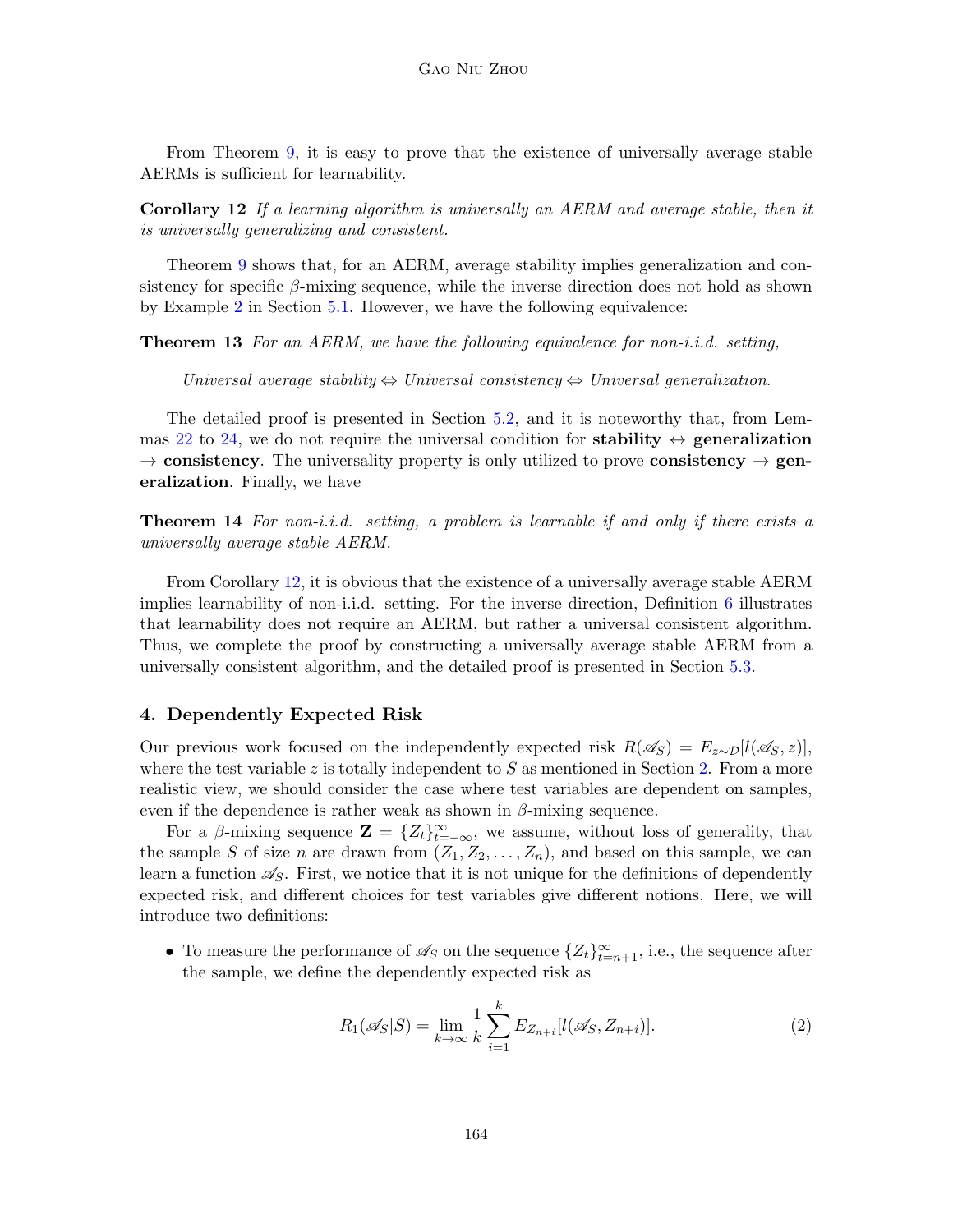• To measure the performance of  $\mathscr{A}_S$  on a special interval  $\{Z_{n+k_0}, Z_{n+k_0+1}, \ldots, Z_{n+k_1}\}\$ for  $k_1 \geq k_0 \geq 1$ , we define the dependently expected risk as

<span id="page-7-7"></span><span id="page-7-1"></span>
$$
R_2(\mathscr{A}_S|S) = \frac{1}{k_1 - k_0 + 1} \sum_{i=k_0}^{k_1} E_{Z_{n+i}}[l(\mathscr{A}_S, Z_{n+i})].
$$
\n(3)

If  $k_1 = k_0 \geq 1$ , then we can measure the performance of  $\mathscr{A}_S$  on special variable  $Z_{n+k_0}$ .

We now discuss the relationships between the independently expected risk  $R(\mathscr{A}_S)$  and the dependently expected risks defined above. First, we observe that  $R_1(\mathscr{A}_S|S) = R(\mathscr{A}_S)$ almost surely, and the proof is deferred to Section [5.4](#page-13-0).

**Theorem 15** *For a sample S from*  $\beta$ *-mixing sequence, we have*  $E_S[|R(\mathscr{A}_S) - R_1(\mathscr{A}_S|S)|] =$ 0*. Here*  $R(\mathscr{A}_S)$  and  $R_1(\mathscr{A}_S|S)$  $R_1(\mathscr{A}_S|S)$  $R_1(\mathscr{A}_S|S)$  are given by Eqns. (1) and [\(2\)](#page-6-2), respectively.

This theorem gives an explanation for the independently expected risk  $R(\mathscr{A}_S)$ , i.e., it measures the average generalization error of learned function  $\mathscr{A}_S$  on the  $\beta$ -mixing sequence that is after the sample; in other word,  $R(\mathscr{A}_S)$  reflects the performance on sequence  ${Z_t}_{t=n+1}^{\infty}$ . Intuitively,  $R(\mathscr{A}_S) \approx R_1(\mathscr{A}_S|S)$  because the *β*-mixing sequence is rather weakly dependent over time. We also have the following relationship between  $R(\mathscr{A}_S)$  and  $R_2(\mathscr{A}_S|S)$ , whose proof is deferred to Section [5.5](#page-13-1).

<span id="page-7-8"></span>**Theorem 16** *For some*  $k_1 \geq k_0 \geq 1$  *and for a sample S from*  $\beta$ *-mixing sequence with coef*ficients  $\beta(m)$ , we have  $E_S[|R(\mathscr{A}_S) - R_2(\mathscr{A}_S|S)|] \leq B\beta(k_0) + B\tau(s)\beta\left(\lfloor s/\tau(s)\rfloor\right) + B/\sqrt{\tau(s)}$ . *Here*  $s = k_1 - k_0 + 1$ ,  $R(\mathscr{A}_S)$  and  $R_2(\mathscr{A}_S|S)$  are given by Eqns. [\(1](#page-3-1)) and [\(3\)](#page-7-1), respectively.

### <span id="page-7-0"></span>**5. Detailed Proofs and Examples**

<span id="page-7-5"></span>We start by introducing the following lemmas and theorem, which will be used later.

**Lemma 17** *We have*  $E[X] = E[X|X \geq \epsilon] \Pr[X \geq \epsilon] + E[X|X \leq \epsilon] \Pr[X \leq \epsilon]$ .

<span id="page-7-6"></span>**Lemma 18** *([Shalev-Shwartz et al.](#page-15-2), [2010](#page-15-2)) For two random variables X* and *Y*, if  $X \leq Y$  $t$ *hen*  $E[|X|] \leq |E[X]| + 2E[|Y|].$ 

<span id="page-7-2"></span>**Lemma 19** *([Shalev-Shwartz et al.,](#page-15-2) [2010\)](#page-15-2) If*  $X_1, X_2, \ldots, X_n$  *are n i.i.d. random variables*  $w$ ith  $|X_1| \leq B$ , then we have  $E[|\sum_{i=1}^n (X_i - E[X_1])/n|] \leq B/\sqrt{n}$ .

<span id="page-7-4"></span>**Theorem 20** *If*  $S = \{z_1, z_2, \ldots, z_n\}$  *is from a stationary*  $\beta$ -mixing sequence with coefficients  $\beta(m)$ , then, for  $h \in \mathcal{H}$ , we have  $E_S[|\hat{R}_S(h) - R(h)|] \leq B\tau(n)\beta\left(\lfloor n/\tau(n)\rfloor\right) + B/\sqrt{\tau(n)}$ . *Here*  $\tau(n)$  *is given by Lemma [4.](#page-2-0)* 

**Proof:** From Lemma [4,](#page-2-0) there is a  $\tau(n)$  such that  $\tau(n) \to \infty$  and  $\tau(n)\beta(|n/\tau(n)|) \to 0$  as  $n \to \infty$ . The  $E_S[|\hat{R}_S(h) - R(h)|]$  is bounded by

<span id="page-7-3"></span>
$$
\frac{1}{\lfloor \frac{n}{\tau(n)} \rfloor} \sum_{k=0}^{\lfloor \frac{n}{\tau(n)} \rfloor - 1} E_S \left[ \left| \sum_{j=1}^{\tau(n)} \frac{l(h, z_{j \lfloor \frac{n}{\tau(n)} \rfloor + k})}{\tau(n)} - R(h) \right| \right] = E_S \left[ \left| \sum_{j=1}^{\tau(n)} \frac{l(h, z_{j \lfloor \frac{n}{\tau(n)} \rfloor})}{\tau(n)} - R(h) \right| \right] \tag{4}
$$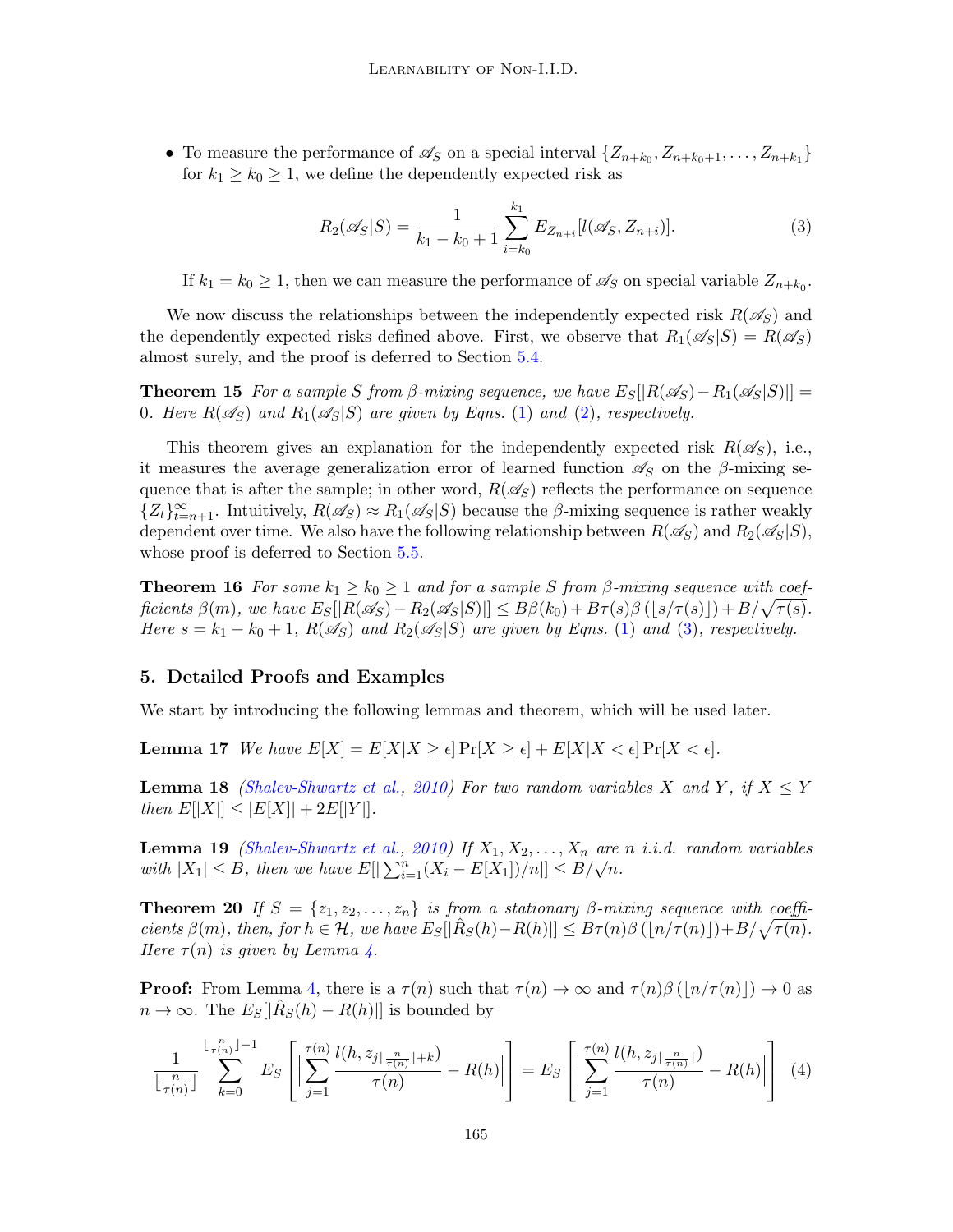where the last equality holds from the stationary *β*-mixing sequence. We now introduce a ghost sample  $S' = \{z'_1, z'_2, \ldots, z'_{\tau(n)}\}$  chosen i.i.d. from the distribution *P*, and from Lemmas [19](#page-7-2), it holds that

$$
E_{S'}[|\hat{R}_{S'}(h) - R(h)|] \le B/\sqrt{\tau(n)}.
$$
\n(5)

Meanwhile, Lemma [5](#page-3-2) gives

<span id="page-8-3"></span>
$$
\left| E_S \left[ \left| \sum_{j=1}^{\tau(n)} \left| \frac{l(h, z_{j \lfloor \frac{n}{\tau(n)} \rfloor})}{\tau(n)} - R(h) \right| - E_{S'}[|\hat{R}_{S'}(h) - R(h)|] \right| \right| \leq B\tau(n)\beta \left( \left\lfloor \frac{n}{\tau(n)} \right\rfloor \right), \quad (6)
$$

where each instance  $z_{j\lfloor \frac{n}{\tau(n)}\rfloor}$   $(j \in [\tau(n)])$  is viewed as a weakly dependent block. It is noteworthy that the above equality holds even if the sample *S* is chosen from noncontinuous components of a  $\beta$ -mixing sequence since  $\beta(m)$  is non-increasing. Thus this theorem holds from Eqs.  $(4)$  to  $(6)$ .

<span id="page-8-2"></span>**Lemma 21** *For a hypothesis*  $h \in \mathcal{H}$ *,* 

- *if*  $S = \{z_1, z_2, \ldots, z_n\}$  *is from a stationary algebraically*  $\beta$ -mixing sequence with co*efficients*  $\beta(m) \leq \beta_0/m^r$  *for some constants*  $\beta_0 > 0$  *and*  $r > 0$ *, then, we have*  $E_S[|\hat{R}_S(h) - R(h)|] \leq B\beta_0 n^{-\frac{r}{2}} + B n^{-\frac{r}{4(1+r)}};$
- *if*  $S = \{z_1, z_2, \ldots, z_n\}$  *is from a stationary exponentially*  $\beta$ *-mixing sequence with coefficients*  $\beta(m) \leq \beta_0 \exp(-\beta_1 m^r)$  *for some constants*  $\beta_0 > 0$ ,  $\beta_1 > 0$  *and*  $r > 0$ , *then,*  $\frac{1}{2}$  *b*<sub>0</sub> *cm*<sub> $\leq$ </sub> *p*<sub>0</sub> *cm***<sub>** $\leq$ **</sub>** *n*<sub> $\leq$ </sub> *n*<sup> $\leq$ </sup> *n*<sup> $\leq$ </sup> *n*<sup> $\leq$ </sup> *n*<sup> $\leq$ </sup> *n*<sup> $\leq$ </sup> *n*<sup> $\leq$ </sup> *n*<sup> $\leq$ </sup> *n*<sup> $\leq$ </sup> *n*<sup> $\leq$ </sup> *n*<sup> $\leq$ </sup> *n*<sup> $\leq$ </sup> *n*<sup> $\leq$ </sup> *n*<sup> $\leq$ </sup> *n*<sup> $\leq$ </sup> *n*<sup></sup>

**Proof:** This lemma holds by setting  $\tau(n) = \lfloor n^{\frac{r}{2(r+1)}} \rfloor$  for algebraically *β*-mixing sequence and by setting  $\tau(n) = |n^{\frac{1}{2}}|$  for exponentially  $\beta$ -mixing sequence in Theorem [20.](#page-7-4)

#### <span id="page-8-1"></span>**5.1. Examples**

<span id="page-8-0"></span>**Example 1** *For non-i.i.d. setting, there exists a learning problem with universally consistent algorithm, but does not have uniform stability.*

**Proof:** For instance space  $\mathcal{Z} = \mathcal{X} \times \{-1, 1\}$  with  $\mathcal{X} = [-1, 1]$  and objective hypothesis  $t(x) = I[x \ge 0]$ , we consider the hypothesis space  $\mathcal{H} = \{h_\theta : h_\theta(x) = I[x \ge \theta] \text{ for } \theta \in \mathcal{H}\}$  $[-1, 0]$ }, and loss function  $l(h, (x, y)) = I[h(x) \neq y]$ .

Assume that a training sample  $S = \{z_0 = (x_0, y_0), z_1 = (x_1, y_1), \ldots, z_n = (x_n, y_n)\}\$ is chosen from any given  $\beta$ -mixing sequence  $\{Z_t\}_{-\infty}^{\infty}$  with coefficients  $\beta(m)$ , where each  $Z_t$ has the same distribution *P*. From Lemma [4,](#page-2-0) there exists a  $\tau(n)$  such that  $\tau(n) \to \infty$  and  $\tau(n)\beta(|n/\tau(n)|) \to 0$  as  $n \to \infty$ .

Thus we can construct a subsample  $S' = \{z_0, z_{\lfloor \frac{n}{\tau(n)} \rfloor}, z_{2\lfloor \frac{n}{\tau(n)} \rfloor}, \ldots, z_{\tau(n)\lfloor \frac{n}{\tau(n)} \rfloor}\}\$  and consider the algorithm  $\mathscr{A}_S = \mathscr{A}_{S'} = h_\theta$  with  $\theta = \max\{-1, x_i : (x_i, y_i) \in S'$  and  $x_i < 0\}$ . Further, we introduce a ghost sample  $\tilde{S}' = \{\tilde{z}_0, \tilde{z}_1, \ldots, \tilde{z}_{\tau(n)}\}$  drawn i.i.d. from the distribution *P*. From Lemma [5](#page-3-2), we have

<span id="page-8-4"></span>
$$
|E_{S'}[R(\hat{\mathscr{A}}_{S'})] - E_{\tilde{S}'}[\hat{\mathscr{A}}_{\tilde{S}'}]| \le \tau(n)\beta\left(\lfloor n/\tau(n)\rfloor\right). \tag{7}
$$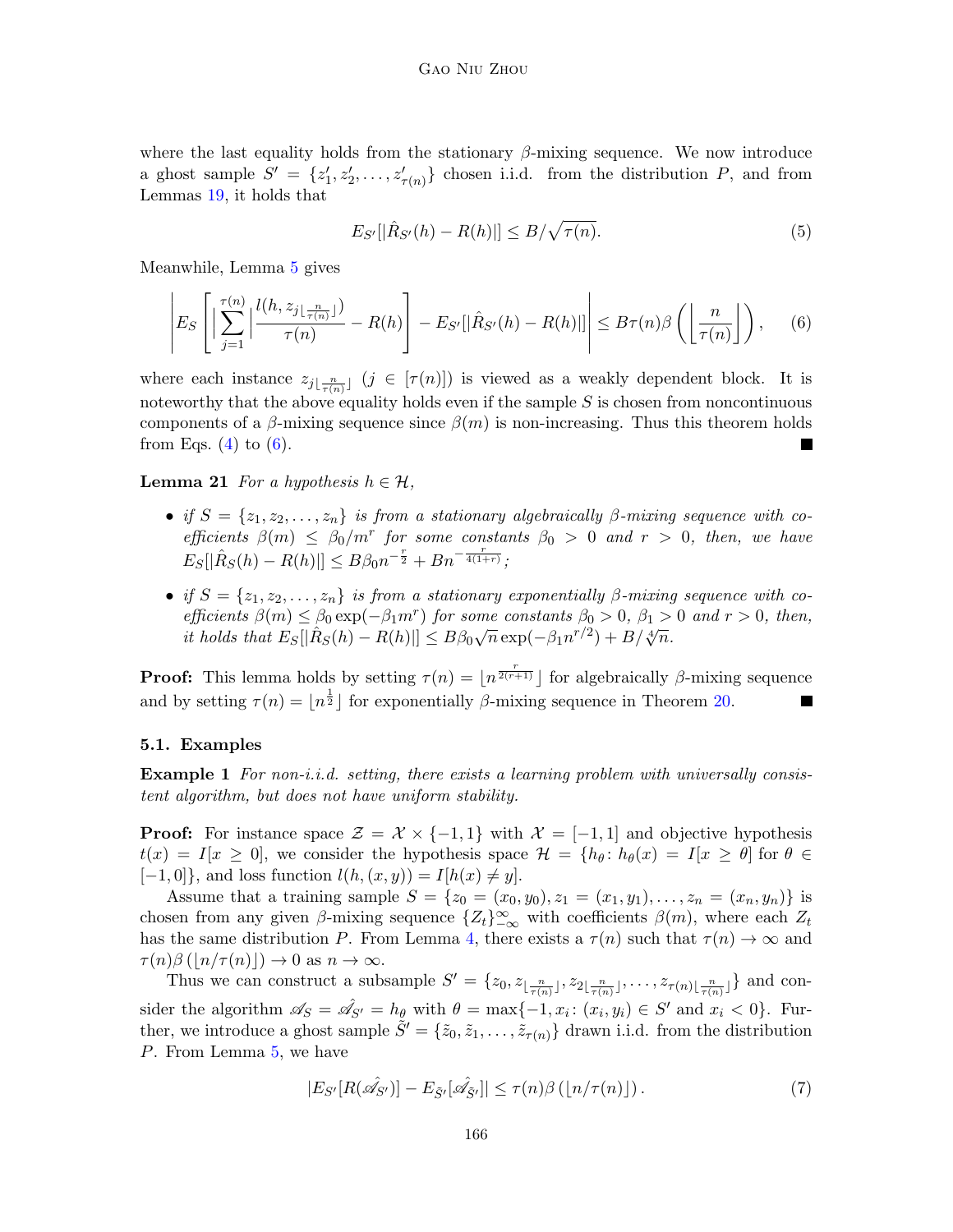For any  $h_{\theta} \in \mathcal{H}$ , we have  $R(h_{\theta}) = E_z[l(h_{\theta}, z)] = \Pr_z[\theta \leq x < 0]$  with  $z = (x, y)$ . Thus, it follows that, for any  $\epsilon \geq 0$ ,

$$
\Pr_{\tilde{S}'}[R(\hat{\mathscr{A}}_{\tilde{S}'}) \geq \epsilon] = \Pr_{\tilde{S}'}[\Pr_{z}[\theta \leq x < 0] \geq \epsilon] \leq (1 - \epsilon)^{\tau(n)+1} \leq (1 - \epsilon)^{\tau(n)} \leq \exp(-\tau(n)\epsilon),
$$

where the first inequality holds from the facts that there are  $\tau(n) + 1$  instance in the sample  $\tilde{S}'$ , and for every instance  $z = (x, y) \in \tilde{S}'$ , it holds that  $\Pr_z[x \notin [\theta, 0)] < 1 - \epsilon$ . Noticing  $|l(h,(x,y))| \leq B = 1$  and setting  $\epsilon = 1/\sqrt{\tau(n)}$ , we have that, from Lemma [17,](#page-7-5)

<span id="page-9-2"></span>
$$
E_{\tilde{S}'}[R(\hat{\mathscr{A}}_{\tilde{S}'})] \le \exp\left(-\sqrt{\tau(n)}\right) + 1/\sqrt{\tau(n)}.
$$
\n(8)

It is clear that  $R(h^*) = 0$  when we choose  $h^*(x) = t(x)$ , and it holds that

$$
E_S[R(\mathscr{A}_S) - R(h^*)] = E_{S'}[R(\mathscr{A}_{S'})] \le \exp(-\sqrt{\tau(n)}) + \tau(n)\beta(\lfloor n/\tau(n)\rfloor) + 1/\sqrt{\tau(n)}
$$

by combining Eqs. ([7\)](#page-8-4) and [\(8\)](#page-9-2). Thus, it is proved that  $\mathscr{A}_S$  is universally consistent, and therefore this problem is learnable.

On the other hand, for examples  $\hat{z} = (\hat{x}, \hat{y})$  and  $z = (x, y)$  such that  $\theta < x < \hat{x} < 0$ , it holds that  $|l(\mathscr{A}_S, z) - l(\mathscr{A}_{S_i,z}, z)| = 1$ , which proves that the uniform stability does not hold, and thus we complete the proof.

<span id="page-9-1"></span>**Example 2** *For specific β-mixing sequence, there exists an ERM which is consistent but not average stable.*

**Proof:** For instance space  $\mathcal{Z} = \mathcal{X} \times \{-1, +1\}$  with  $\mathcal{X} = [-1, 1]$ , target hypothesis  $t(x) =$  $I[x \geq 0]$  and loss function  $l(h, z = (x, y)) = I[y \neq h(x)]$ , we consider the hypothesis space  $\mathcal{H} = \{h : h(x) = 1 \text{ except for finite } x \in [-1, 1]\}$  and the uniform distribution *P*.

A training sample  $S = \{z_0 = (x_0, y_0), z_1 = (x_1, y_1), \ldots, z_n = (x_n, y_n)\}\$ is chosen from a specific  $\beta$ -mixing sequence  $\{Z_t\}_{-\infty}^{\infty}$  with coefficients  $\beta(m)$ , where each  $Z_t$  has the same distribution *P*. We consider the following algorithm  $\mathscr{A}_{S}(x) = I[x \geq 0]$  if there is an  $i \in [n]$ s.t.  $x = x_i$ ; otherwise,  $\mathscr{A}_S(x) = 1$ . Algorithm  $\mathscr A$  is consistent since every hypothesis  $h \in \mathcal H$ is consistent under the continuous uniform distribution *P*. We also have  $|E_{S,z}|$  *l*( $\mathscr{A}_{S}, z$ ) –  $l(\mathscr{A}_{S_i,z},z)$ || = 1/2 for  $i \in [n]$ , which discloses that algorithm  $\mathscr A$  is not average stable.

<span id="page-9-0"></span>**Example 3** *For specific β-mixing sequence, there exists an average stable algorithm without uniform stability.*

**Proof:** Let the instance space  $\mathcal{Z} = \mathcal{X} \times [-1, 1]$  with  $\mathcal{X} = [0, 2]$ . We assume that the object function  $t(x) = sgn(x - 1)$ , the loss function  $l(h, (x, y)) = |y - h(x)|$  and the underlying distribution *P* is uniform on *X*. Assume that a training sample  $S = \{z_0 = (x_0, y_0), z_1 =$  $(x_1, y_1), \ldots, z_n = (x_n, y_n)$  is chosen from a specific  $\beta$ -mixing sequence  $\{Z_t\}_{-\infty}^{\infty}$  with coefficients  $\beta(m)$ , where each  $Z_t$  has the same distribution *P*. We consider the following non-AERM algorithm  $\mathscr{A}_S(x) = 1$  for  $x \in S$ ; otherwise,  $\mathscr{A}_S(x) = 0$ .

From the continuous distribution P, we have  $E_{S_n,z}[l(\mathscr{A}_{S_n},z)] = 1$  and  $E_{S_n,z}[l(\mathscr{A}_{S_n^{i,z}},z)] =$ 1; therefore,  $\mathscr A$  has average stability from  $|E_{S_n,z}[l(\mathscr A_{S_n},z)-l(\mathscr A_{S_n^{i,z}},z)]|=0$ . On the other hand, if  $z \notin S_n$ , then we have  $|l(\mathscr{A}_{S_n}, z) - l(\mathscr{A}_{S_n^{i,z}}, z)| = 1$ , which implies that  $\mathscr A$  does not have uniform stability.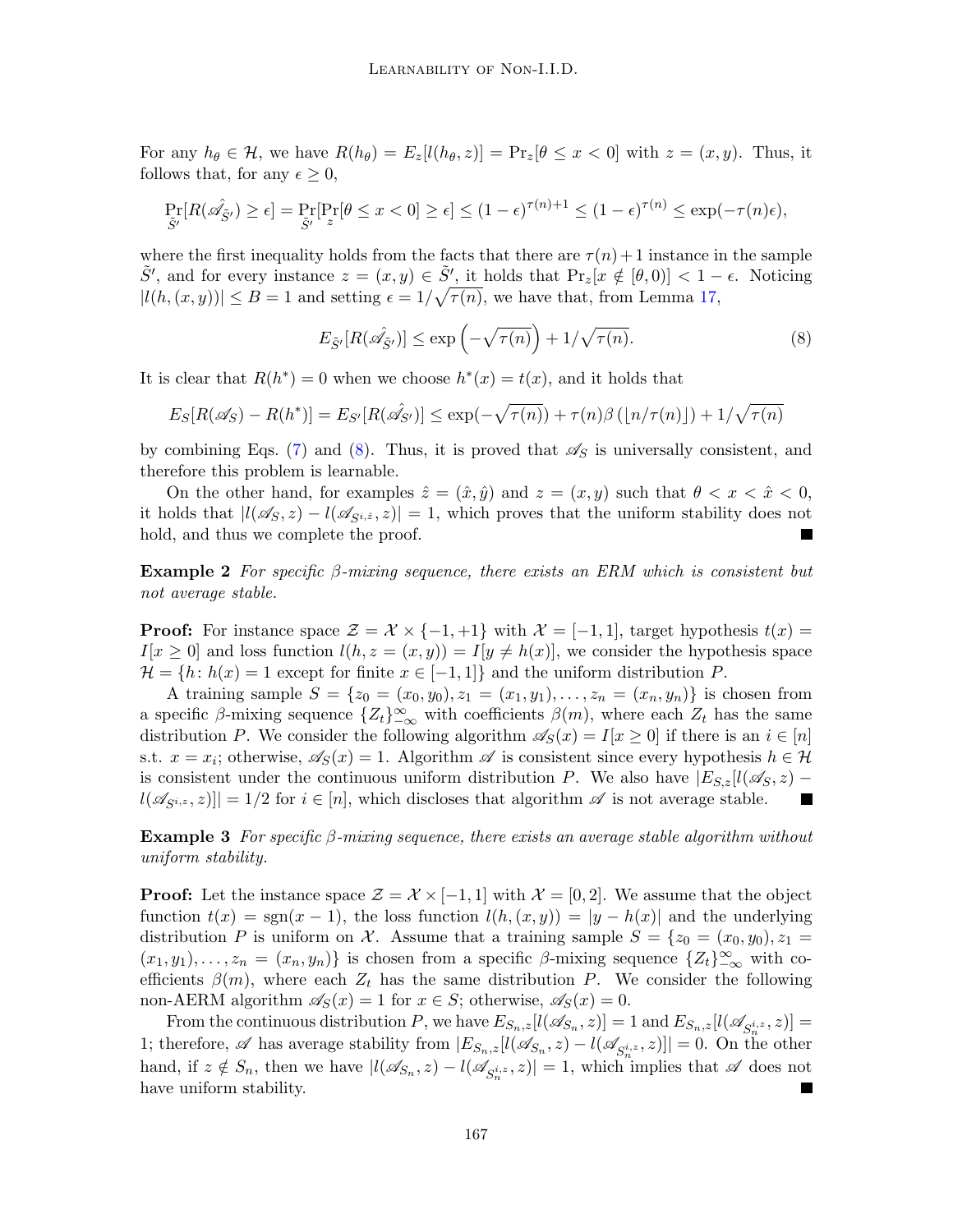#### <span id="page-10-0"></span>**5.2. Proof of Theorems [9](#page-5-0) and [13](#page-6-3)**

<span id="page-10-1"></span>It is easy to prove that generalization implies average stability:

**Lemma 22 (Generalization***⇒***average stability)** *If a learning algorithm A has generalization with rate*  $\epsilon_{gen}(n)$ *, then it has average stability with rate*  $\zeta(n) = \epsilon_{gen}(n)$  *for a stationary β-mixing sequence.*

**Proof:** We have  $E_S[l(\mathscr{A}_S, z_i)] = E_S[l(\mathscr{A}_S, z_i)]$  for all  $i, j \in [n]$ , and

<span id="page-10-3"></span>
$$
E_S[\hat{R}_S(\mathscr{A}_S)] = E_{S,z}[l(\mathscr{A}_{S^{i,z}}, z)].
$$
\n(9)

From the definition of  $R(\mathscr{A}_S)$ , we have

<span id="page-10-4"></span>
$$
E_S[R(\mathscr{A}_S)] = E_{S,z}[l(\mathscr{A}_S, z)].
$$
\n(10)

This follows  $|E_{S,z}[l(\mathscr{A}_S,z) - l(\mathscr{A}_{S^{i,z}},z)]| = |E_S[R(\mathscr{A}_S) - \hat{R}_S(\mathscr{A}_S)]| \le \epsilon_{\text{gen}}(n)$ .

<span id="page-10-5"></span>**Lemma 23 (AERM+average stability***⇒***generalization)** *If a learning algorithm A is an AERM with rate*  $\epsilon_{erm}(n)$  *and has average stability with rate*  $\zeta(n)$  *for a stationary β*<sup>*-mixing sequence with coefficients*  $β(m)$ *, then it generalizes with rate*  $ε<sub>gen</sub>(n) = ζ(n) +$ </sup>  $2\epsilon_{erm}(n) + 2B\tau(n)\beta\left(\lfloor n/\tau(n)\rfloor\right) + 2B/\sqrt{\tau(n)}$ . Here  $\tau(n)$  is given by Lemma [4](#page-2-0).

**Proof:** With the definitions of  $\hat{h}_S$  and  $h^*$ , we have  $\hat{R}_S(\mathscr{A}_S) - R(\mathscr{A}_S) = \hat{R}_S(\mathscr{A}_S) - \hat{R}_S(\hat{h}_S) +$  $\hat{R}_S(\hat{h}_S) - \hat{R}_S(h^*) + \hat{R}_S(h^*) - R(h^*) + R(h^*) - R(\mathscr{A}_S) \leq \hat{R}_S(\mathscr{A}_S) - \hat{R}_S(\hat{h}_S) + \hat{R}_S(h^*) - R(h^*).$ By utilizing Eqs. ([9](#page-10-3)) and [\(10\)](#page-10-4), we have  $|E_S[\hat{R}_S(\mathscr{A}_S) - R(\mathscr{A}_S)]| \le \zeta(n)$  for average stable algorithms. From the definition of AERM and Theorem [20](#page-7-4), it holds that

$$
E_S[|\hat{R}_S(\mathscr{A}_S) - \hat{R}_S(\hat{h}_S) + \hat{R}_S(h^*) - R(h^*)|] \le \epsilon_{\text{erm}}(n) + B\tau(n)\beta\left(\lfloor n/\tau(n)\rfloor\right) + B/\sqrt{\tau(n)}.
$$

<span id="page-10-2"></span>Thus, the lemma follows by applying Lemma [18.](#page-7-6)

**Lemma 24 (AERM+average stability***⇒***consistency)** *If a learning algorithm A is an AERM with rate*  $\epsilon_{erm}(n)$ *, and has average stability with rate*  $\zeta(n)$  *for a stationary β-mixing sequence with coefficients*  $\beta(m)$ *, then it is consistent with rate*  $\epsilon_{con}(n) = \epsilon_{erm}(n) + \zeta(n)$ *.* 

**Proof:** For stationary sequence, we have  $E[R(h^*)] = E[\hat{R}_S(h^*)]$ , and  $E[R(\mathscr{A}_S) - R(h^*)] =$  $E[R(\mathscr{A}_S) - \hat{R}_S(h^*)]$ . Moreover  $E[R(\mathscr{A}_S) - \hat{R}_S(h^*)] = E[R(\mathscr{A}_S) - \hat{R}_S(\mathscr{A}_S)] + E[\hat{R}_S(\mathscr{A}_S) \hat{R}_S(\hat{h}_S)] + E[\hat{R}_S(\hat{h}_S) - \hat{R}_S(h^*)] \le \zeta(n) + \epsilon_{\text{erm}}(n)$  where the last inequality holds from Eqns. [\(9\)](#page-10-3) and [\(10](#page-10-4)), and  $\hat{R}_S(\hat{h}_S) \leq \hat{R}_S(h^*)$ .

<span id="page-10-6"></span>Theorem [9](#page-5-0) follows from Lemmas [23](#page-10-5) and [24](#page-10-2), and we also establish the relationships **generalization***↔***stability***→***consistency** for an AERM. The inverse direction, however, does not hold for specific stationary *β*-mixing distribution, as can be seen from Example [2](#page-9-1) in Section [5.1.](#page-8-1) We consider the universal consistency and introduce the following lemma:

**Lemma 25** *If a problem is learnable, i.e., there exists a universally consistent algorithm A with rate ϵcon*(*n*) *for all stationary β-mixing distributions with coefficients β*(*n*)*, then*  $E\left[\left|\hat{R}_S(\hat{h}_S) - R(h^*)\right|\right]$  $\leq \epsilon_{emp}(n) \text{ with } \epsilon_{emp}(n) = 2\epsilon_{con}(n') + 2Bn'^2/n + 2Bn'/n + 4B/\sqrt{n} +$  $B/\sqrt{\tau(\lfloor n/2 \rfloor)} + \tau(\lfloor n/2 \rfloor) \beta(\lfloor n/2 \rfloor/\tau(\lfloor n/2 \rfloor)) + (2\tau(\lfloor \sqrt[4]{n} \rfloor) + 1)\beta(\lfloor \lfloor \sqrt[4]{n} \rfloor/\tau(\lfloor \sqrt[4]{n} \rfloor)) , \tau(n)$ *is given by Lemma [4,](#page-2-0) and*  $n' = \tau(\lfloor \sqrt[4]{n} \rfloor)$ .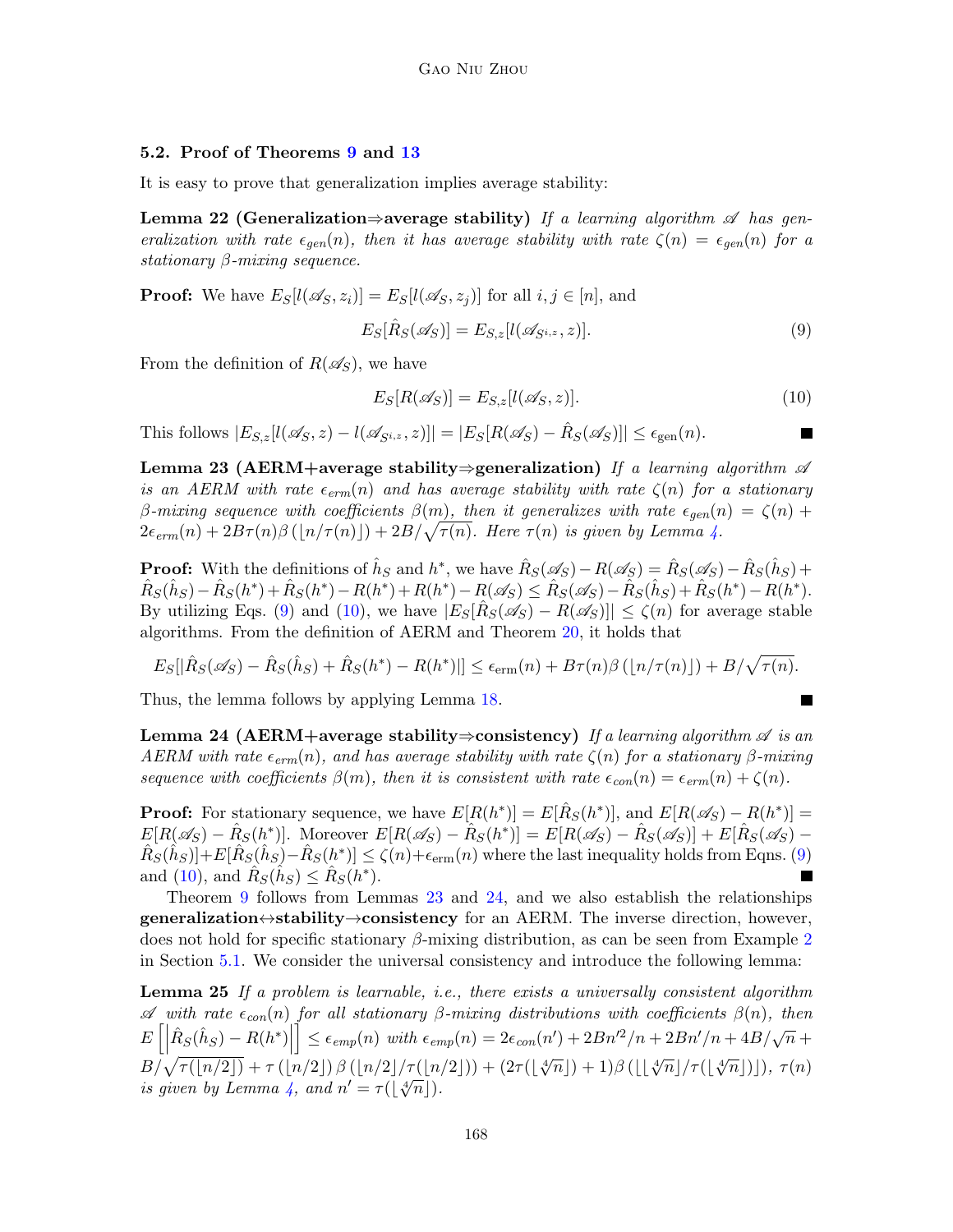

<span id="page-11-0"></span>Figure 2: A sequence of blocks  $\{\mathcal{B}_i\}$  composed of successively indexed instances in *S*, and the index distance from those in  $S'$  is larger than  $\delta$ . Note that in this figure  $z_{i_j}, z_{i_k}, z_{i_h} \in S'$  and  $i_h - i_k < \delta$ .

**Proof:** For  $S' = \{z_{i_1}, z_{i_2}, \ldots, z_{i_{n'}}\}$  of size  $n' = \tau(\lfloor \sqrt[4]{n} \rfloor)$  chosen independently from the uniform distribution over sample  $S = \{z_1, z_2, \ldots, z_n\}$  (with replacements), where  $\tau(n)$  is given by Lemma [4](#page-2-0) with respect to the  $\beta$ -mixing coefficients  $\beta(n)$ , the probability of instances in *S'* having repeated indices can be bounded by  $\sum_{i=1}^{n'} (i-1)/n \leq n'^2/n$ . The subsample  $S'$  (without repeated indices from *S*) can be viewed from the original *β*-mixing sequence and thus we have, from universal consistency,

<span id="page-11-2"></span>
$$
E[|R(\mathscr{A}_{S'}) - R(h^*)|] \text{ no repeated indices in } S' ] \leq \epsilon_{con}(n'). \tag{11}
$$

Meanwhile, *S ′* can also be viewed as a sample drawn from the uniform distribution over instances in *S*, which yields

<span id="page-11-3"></span>
$$
E[|\hat{R}_S(\mathscr{A}_{S'}) - \hat{R}_S(\hat{h}_S)|| \text{ no repeated indices in } S'] \le \epsilon_{con}(n'). \tag{12}
$$

Notice that S' has no repeated index from S, and S' could be temporally dependent to  $S \setminus S'$ . We will construct a sequence of blocks  $\{\mathcal{B}_i\}$  such that each block  $\mathcal{B}_i$  is weakly relevant to *S'* by following steps: 1) We first introduce a new set  $S_1 = \{z_t \in S \setminus S' | \text{ the index } t \in S \}$ distance is larger than  $\delta$  from those indices in  $S' = \{z_{i_1}, z_{i_2}, \ldots, z_{i_{n'}}\}$ , i.e.,  $|t - i_j| \ge \delta$  for  $1 \leq j \leq n'$ } with where  $\delta = \lfloor \frac{\sqrt{n}}{n'} \rfloor n'$ ; 2) Blocks  $\{\mathcal{B}_i\}$  are composed of those successively indexed instances in *S*1, which can be shown by Figure [2](#page-11-0).

Then, we have  $E[|R(\mathscr{A}_{S'}) - \hat{R}_{S \setminus S'}(\mathscr{A}_{S'})|] \leq |\cup \mathcal{B}_i|E[|R(\mathscr{A}_{S'}) - \hat{R}_{\cup \mathcal{B}_i}(\mathscr{A}_{S'})|]/(n - n') +$  $|S \setminus S' \setminus \cup \mathcal{B}_i|E[|R(\mathscr{A}_{S'}) - \hat{R}_{S \setminus S' \setminus \cup \mathcal{B}_i}(\mathscr{A}_{S'})]|/(n-n')$ . It is obvious that  $|S_1| = |\cup \mathcal{B}_i| <$  $n - n'$  and  $|S \setminus S' \setminus \cup \mathcal{B}_i| \leq 2n'\delta \leq 2\sqrt[n]{n}$ . For bounded loss function, we have  $E[|R(\mathscr{A}_{S'}) - n'$  and  $|S \setminus S' \setminus \cup \mathcal{B}_i| \leq 2n'\delta \leq 2\sqrt[n]{n}$ . For bounded loss function, we have  $E[|R(\mathscr{A}_{S'}) - n'$  $\hat{R}_{S \setminus S' \setminus \cup \mathcal{B}_i}(\mathscr{A}_{S'})$  ||  $\leq 2B$ . Therefore, we have

<span id="page-11-1"></span>
$$
E[|R(\mathscr{A}_{S'}) - \hat{R}_{S\setminus S'}(\mathscr{A}_{S'})|] \le E[|R(\mathscr{A}_{S'}) - \hat{R}_{\cup \mathcal{B}_i}(\mathscr{A}_{S'})|] + 4B/\sqrt{n} \tag{13}
$$

for  $n \geq 5$ . To bound  $E[|R(\mathscr{A}_{S'}) - \hat{R}_{\cup \mathcal{B}_i}(\mathscr{A}_{S'})|]$ , we consider the similar sequence of blocks  $\{\hat{\mathcal{B}}_i\}$ , which are independent to S' and each blocks are drawn according to the same original *β*-mixing distribution. Recalling that the index distance in blocks  ${B<sub>i</sub>}$  is lager than *δ* from the indices of instances in *S*<sup>*'*</sup>, it holds that, from Lemma [5,](#page-3-2)  $E[|R(\mathscr{A}_{S'}) - \hat{R}_{\cup \mathcal{B}_i}(\mathscr{A}_{S'})|] \leq$  $E[|R(\mathscr{A}_{S'}) - \hat{R}_{\cup \hat{B}_i}(\mathscr{A}_{S'})|] + (2n' + 1)B\beta\left(\lfloor \frac{1}{\sqrt[n]{n}}\rfloor/n'\right) \leq B\tau\left(\lfloor n/2\rfloor\right)\beta\left(\lfloor n/2\rfloor/\tau(\lfloor n/2\rfloor)\right) +$  $B/\sqrt{\tau(\lfloor n/2 \rfloor)} + (2n'+1)B\beta(\lfloor \lfloor \sqrt[4]{n} \rfloor/n')$ , where the last inequality holds from Theorem [20](#page-7-4) since  $|\cup \hat{\mathcal{B}}_i| \geq n/2$  for  $n \geq 8$ , and  $\{\hat{\mathcal{B}}_i\}$  are independent to S'. From Eq. [\(13](#page-11-1)),  $E[|R(\mathscr{A}_{S'}) \hat{R}_{S \setminus S'}(\mathscr{A}_{S'})$  an be bounded

$$
4B/\sqrt{n} + B\tau(\lfloor n/2\rfloor) \beta(\lfloor n/2\rfloor/\tau(\lfloor n/2\rfloor)) + B/\sqrt{\tau(\lfloor n/2\rfloor)} + (2n'+1)B\beta(\lfloor \lfloor \sqrt[4]{n} \rfloor/n')\,. (14)
$$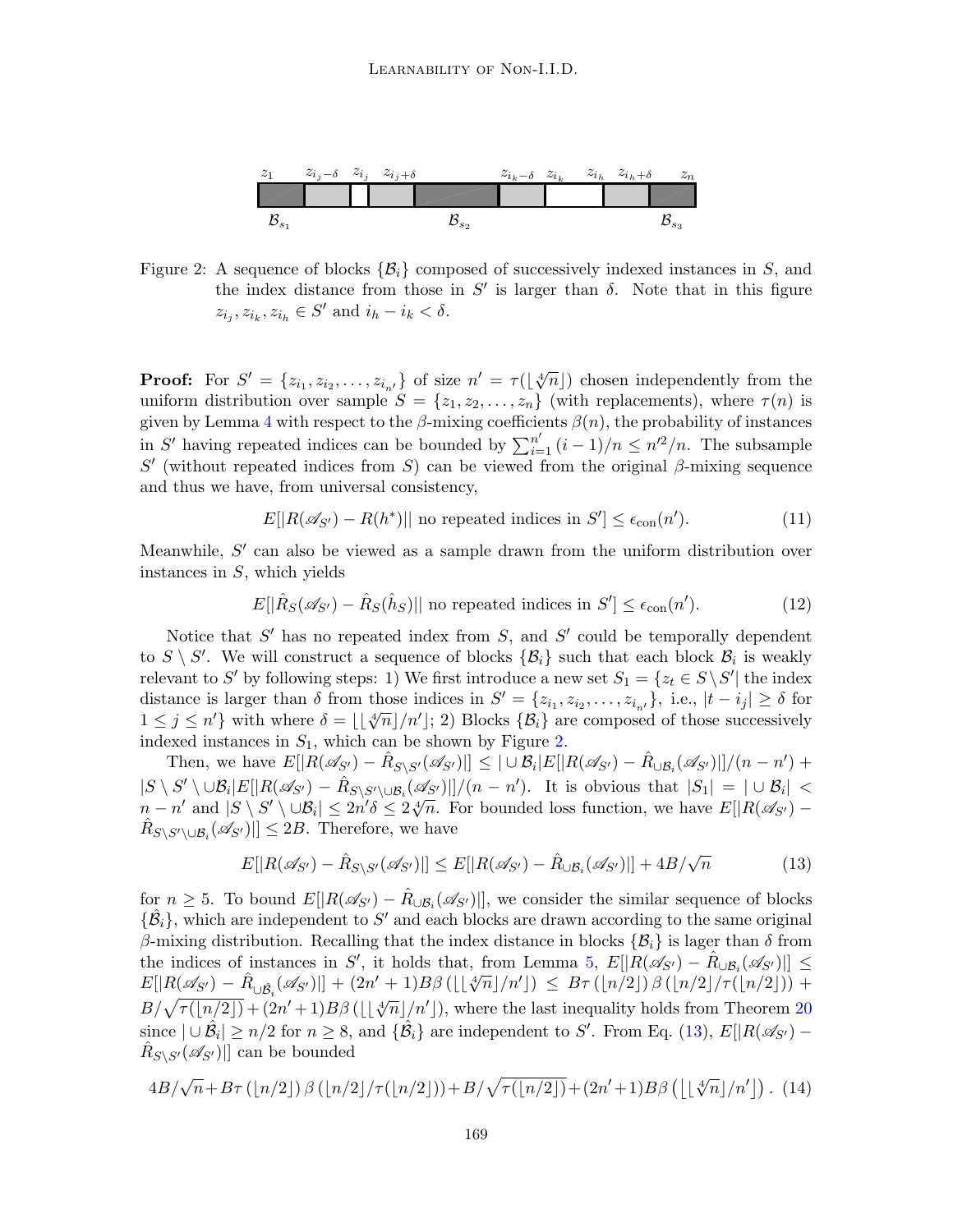Finally, if there is no repeatedly indexed instances, then, for any hypothesis, especially for  $\mathscr{A}_{S'}$ , it holds that  $|\hat{R}_S(\mathscr{A}_{S'}) - \hat{R}_{S\setminus S'}(\mathscr{A}_{S'})| \leq 2Bn'/n$ . Combining Eqs. [\(11](#page-11-2)), [\(12](#page-11-3)) and ([13\)](#page-11-1), and accounting for maximum discrepancy for the repeatedly indexed sample  $S'$  case.

**Lemma 26 (AERM+universal consistency***⇒***generalization)** *For a universally consistent AERM*  $\mathscr A$  *with rates*  $\epsilon_{erm}(n)$  *and*  $\epsilon_{con}(n)$  *for all stationary*  $\beta$ *-mixing distributions with coefficients*  $\beta(m)$ , *it generalizes with rate*  $\epsilon_{gen}(n) = \epsilon_{erm}(n) + \epsilon_{con}(n) + \epsilon_{emp}(n)$ . Here  $\epsilon_{emp}(n)$  *is given by Lemma [25](#page-10-6).* 

**Proof:** We have  $E[|\hat{R}_S(\mathscr{A}_S) - R(\mathscr{A}_S)|] \le E[|\hat{R}_S(\mathscr{A}_S) - \hat{R}_S(\hat{h}_S)|] + E[|\hat{R}_S(\hat{h}_S) - R(h^*)|] +$  $E[|R(h^*) - R(\mathscr{A}_S)|] \leq \epsilon_{\text{emp}}(n) + \epsilon_{\text{erm}}(n) + \epsilon_{\text{con}}(n)$  as desired.

#### <span id="page-12-0"></span>**5.3. Proof of Theorem [14](#page-6-4)**

It is obvious that, from Theorem [9,](#page-5-0) an average-stable AERM implies learnability, and the inverse direction holds from the following lemma:

**Lemma 27** *If a problem is learnable, i.e., there exists a universally consistent A with rate ϵcon*(*n*) *under all stationary β-mixing distributions with coefficients β*(*m*)*, then there is an algorithm*  $\mathscr{A}'$  *which is average stable with rate*  $\zeta(n) = \epsilon_{gen}(n)$ *, and is an AERM with rate*  $\epsilon_{erm}(n) = \epsilon_{gen}(n) + \epsilon_{con}(n') + \epsilon_{emp}(n)$ . Here  $n' = \lfloor \sqrt{n} \rfloor$ , and

$$
\epsilon_{gen}(n) = B\beta(n') + 4Bn'/n + B\tau(n - 2n')\beta\left(\left\lfloor (n - 2n')/\tau(n - 2n') \right\rfloor\right) + B/\sqrt{\tau(n - 2n')},
$$

 $\epsilon_{emp}(n)$  *is given by Lemma [25](#page-10-6) and*  $\tau(n)$  *is given by Lemma [4.](#page-2-0)* 

**Proof:** For any universally consistent algorithm  $\mathscr A$  with rate  $\epsilon_{con}(n)$ , we can construct a universally average stable AERM  $\mathscr{A}'$ . For a training sample  $S = \{z_1, z_2, \ldots, z_n\}$ , we construct two blocks  $\mathcal{B}_1 = \{z_1, \ldots, z_n\}$  and  $\mathcal{B}_2 = \{z_{2n'+1}, \ldots, z_n\}$  as illustrated in Figure [3,](#page-12-1) where  $n' = \lfloor \sqrt{n} \rfloor$ , i.e., the first  $n'$  instances of *S* compose block  $\mathcal{B}_1$  and the last  $n - 2n'$ instances compose block  $\mathcal{B}_2$ .

<span id="page-12-2"></span>

<span id="page-12-1"></span>Figure 3: Constructing two blocks where  $\mathcal{B}_1$  contains the first  $n'$  instances of *S*, while  $\mathcal{B}_2$ contains the last  $n - 2n'$  instances of *S*.

Now the algorithm  $\mathscr{A}'$  is defined to be  $\mathscr{A}'_S = \mathscr{A}_{\mathcal{B}_1}$ . It is easy to find that  $\mathscr{A}'$  is consistent since it holds that  $E[R(\mathscr{A}_{S}^{\prime}) - R(h^{*})] = E[R(\mathscr{A}_{B_1}) - R(h^{*})] \leq \epsilon_{con}(n^{\prime})$ . For generalization,

$$
E[|R_S(\mathscr{A}_S') - R(\mathscr{A}_S')|] = E[|R_S(\mathscr{A}_{\mathcal{B}_1}) - R(\mathscr{A}_{\mathcal{B}_1})|] \le 2n'E[|R_S\setminus \mathscr{B}_2(\mathscr{A}_{\mathcal{B}_1}) - R(\mathscr{A}_{\mathcal{B}_1})|]/n
$$
  
+  $(n - 2n')E[|R_{\mathcal{B}_2}(\mathscr{A}_{\mathcal{B}_1}) - R(\mathscr{A}_{\mathcal{B}_1})|]/n \le 4Bn'/n + E[|R_{\mathcal{B}_2}(\mathscr{A}_{\mathcal{B}_1}) - R(\mathscr{A}_{\mathcal{B}_1})|],$  (15)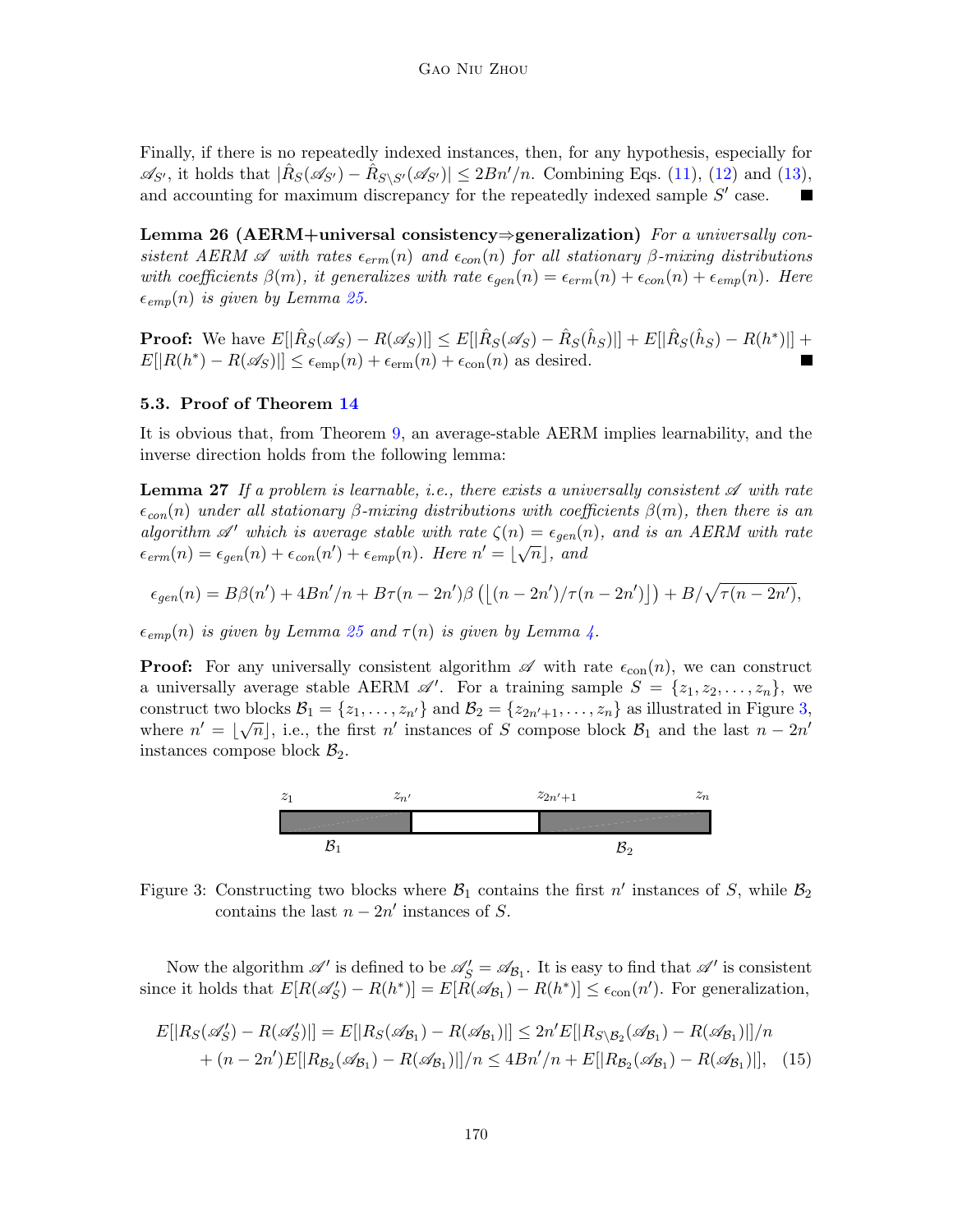where the last inequality holds since the loss function is bounded by *B* and  $1-\frac{2n'}{n} < 1$ . We consider two similar blocks  $\hat{\mathcal{B}}_1$  and  $\hat{\mathcal{B}}_2$  that are independent each other but the instances in them are drawn from the same original  $\beta$ -mixing distribution. From Lemma [5,](#page-3-2) we have

$$
E[|R_{\mathcal{B}_2}(\mathscr{A}_{\mathcal{B}_1}) - R(\mathscr{A}_{\mathcal{B}_1})|] \le E[|R_{\hat{\mathcal{B}}_2}(\mathscr{A}_{\hat{\mathcal{B}}_1}) - R(\mathscr{A}_{\hat{\mathcal{B}}_1})|] + B\beta(n')
$$
  
\n
$$
\le B\beta(n') + B\tau(n - 2n')\beta\left(\left\lfloor (n - 2n')/\tau(n - 2n') \right\rfloor\right) + B/\sqrt{\tau(n - 2n')}
$$

where the last inequality holds from Theorem [20.](#page-7-4) By combining the above inequality with Eq.  $(15)$  $(15)$ , it can be obtained that  $\mathscr{A}'$  is generalizing with rate

$$
\epsilon_{\text{gen}}(n) = B\beta(n') + \frac{4Bn'}{n} + B\tau(n - 2n')\beta\left(\left[\left(n - 2n'\right)/\tau(n - 2n'\right)\right]\right) + B/\sqrt{\tau(n - 2n')}.\tag{16}
$$

From Lemma [22,](#page-10-1) it is easy to see that  $\mathscr{A}'$  is average stable with rate  $\zeta = \epsilon_{gen}(n)$ . Finally, we prove that  $\mathscr{A}'$  is an AERM since  $E[|\hat{R}_S(\mathscr{A}'_S) - \hat{R}_S(\hat{h}_S)|] \leq E[|\hat{R}_S(\mathscr{A}'_S) - R(\mathscr{A}'_S)|] +$  $E[|R(\mathscr{A}_{S}^{\prime}) - R(h^{*})|] + E[|R(h^{*}) - \hat{R}_{S}(\hat{h}_{S})|] \le \epsilon_{gen}(n) + \epsilon_{con}(n^{\prime}) + \epsilon_{emp}(n).$ 

### <span id="page-13-0"></span>**5.4. Proof of Theorem [15](#page-7-7)**

For large fixed k, we divide  $\{Z_{n+1}, Z_{n+2}, \ldots, Z_{n+k}\}\$ into  $\mathcal{B}_1 = \{Z_{n+1}, \ldots, Z_{n+\lfloor \sqrt{k} \rfloor}\}\$ and  $\mathcal{B}_2 = \{Z_{n+1+\lfloor \sqrt{k} \rfloor}, \ldots, Z_{n+k}\}.$  We first introduce  $\tilde{R}_k(\mathscr{A}_S) = \frac{1}{k} \sum_{i=1}^k E_{Z_{n+i}}[l(\mathscr{A}_S, Z_{n+i})]$  and  $\tilde{R}_{\mathcal{B}_i}(\mathscr{A}_S) = \frac{1}{|\mathcal{B}_i|} \sum_{Z \in \mathcal{B}_i} E_Z[l(\mathscr{A}_S, Z)]$  for  $i = 1, 2$ . It is easy to obtain

<span id="page-13-2"></span>
$$
R_1(\mathscr{A}_S|S) = \lim_{k \to \infty} \tilde{R}_k(\mathscr{A}_S) \text{ and } \tilde{R}_k(\mathscr{A}_S) = \frac{\lfloor \sqrt{k} \rfloor}{k} \tilde{R}_{\mathcal{B}_1}(\mathscr{A}_S) + \frac{k - \lfloor \sqrt{k} \rfloor}{k} \tilde{R}_{\mathcal{B}_2}(\mathscr{A}_S). \tag{17}
$$

Now we consider a block  $\hat{\mathcal{B}}_2$  that is independent to *S* whereas the instances in them are drawn from the same original *β*-mixing distribution. From Lemma [5](#page-3-2), we have  $|\tilde{R}_{B_2}(\mathscr{A}_S) - \tilde{R}_{B_2}(\mathscr{A}_S)|$  $|\tilde{R}_{\hat{\mathcal{B}}_2}(\mathscr{A}_S)| \leq B\beta(|\sqrt{k}|),$  where  $|\tilde{R}_{\hat{\mathcal{B}}_2}(\mathscr{A}_S)| = \sum_{Z \in \hat{\mathcal{B}}_2} E_Z[l(\mathscr{A}_S, Z)]/|\hat{\mathcal{B}}_2|.$  From Theorem [20,](#page-7-4) we further have

<span id="page-13-3"></span>
$$
E_S[|\tilde{R}_{\hat{\mathcal{B}}_2}(\mathscr{A}_S) - R(\mathscr{A}_S)|] \le B\tau(k - \lfloor \sqrt{k} \rfloor)\beta\left(\left\lfloor \frac{k - \lfloor \sqrt{k} \rfloor}{\tau(k - \lfloor \sqrt{k} \rfloor)} \right\rfloor\right) + \frac{B}{\sqrt{\tau(k - \lfloor \sqrt{k} \rfloor)}},\quad(18)
$$

where  $\tau$  is given by Lemma [4](#page-2-0). By combining Eqns. ([17\)](#page-13-2) and ([18\)](#page-13-3), we have  $E_S[|R_1(\mathscr{A}_S|S) R(\mathscr{A}_S)|] = \lim_{k \to \infty} E[|\tilde{R}_k(\mathscr{A}_S) - R(\mathscr{A}_S]| = 0$ , and this completes the proof as desired. ш

### <span id="page-13-1"></span>**5.5. Proof of Theorem [16](#page-7-8)**

We denote by  $\mathcal{B} = \{Z_{n+k_0}, Z_{n+k_0+1}, \ldots, Z_{n+k_1}\}$ , and introduce another block  $\hat{\mathcal{B}}_2$  of size  $k_1 - k_0 + 1$  that is independent to *S* whereas the instances in them are drawn from the same original  $\beta$ -mixing distribution. From Lemma [5](#page-3-2), we have  $|R_2(\mathscr{A}_S|S) - R_{\hat{\beta}}(\mathscr{A}_S)| \leq B\beta(k_0)$ , where  $R_{\hat{\mathcal{B}}}(\mathscr{A}_S) = \sum_{Z \in \hat{\mathcal{B}}} E_Z[l(\mathscr{A}_S, Z)]/(k_1 - k_0 + 1)$ . From Theorem [20,](#page-7-4) we further have

$$
E_S[|R_{\hat{\mathcal{B}}}(\mathscr{A}_S) - R(\mathscr{A}_S)|] \leq B\tau(k_1 - k_0 + 1)\beta\left(\left\lfloor\frac{k_1 - k_0 + 1}{\tau(k_1 - k_0 + 1)}\right\rfloor\right) + \frac{B}{\sqrt{\tau(k_1 - k_0 + 1)}}.
$$

This theorem holds as desired.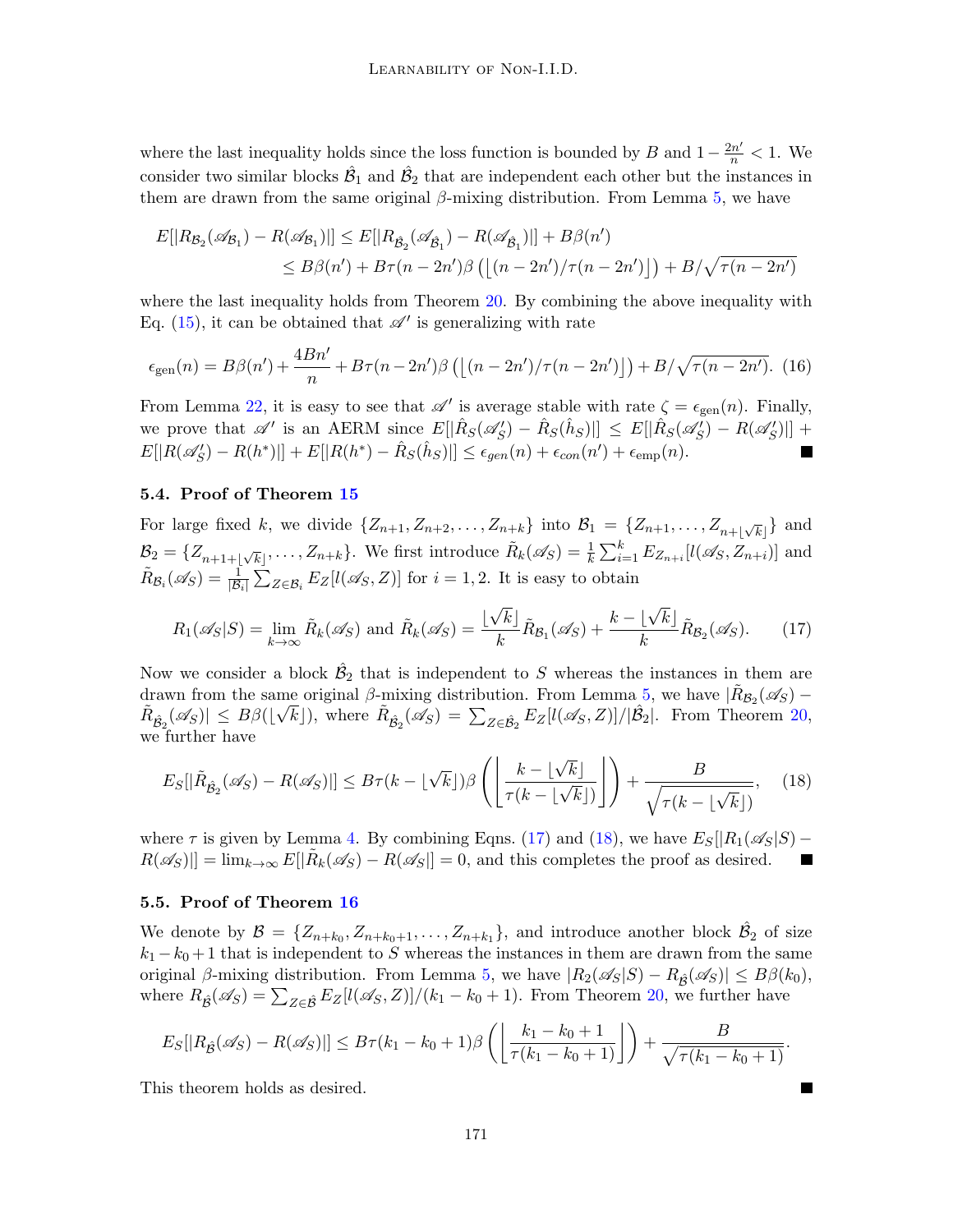## **6. Conclusion**

Learnability has been one of the central issues in learning theory. Most previous studies on learnability were developed based on assuming i.i.d. samples. This i.i.d. assumption, however, is usually violated in many applications, and it is important to characterize the learnability of non-i.i.d. setting. In this paper, we prove a sufficient and necessary condition for learnability of general non-i.i.d. learning setting where the training samples are picked from stationary *β*-mixing sequence. More precisely, we prove that the existence of a universally average stable AERM is equivalent to learnability in the non-i.i.d. setting.

## **Acknowledgments**

The authors want to thank the reviewers for helpful comments and suggestions. This research was partially supported by the National Science Foundation of China (61333014, 61503179), Jiangsu Science Foundation (BK20150586) and Collaborative Innovation Center of Novel Software Technology and Industrialization.

## **References**

- <span id="page-14-0"></span>N. Alon, S. Ben-David, N. Cesa-Bianchi, and D. Haussler. Scale-sensitive dimensions, uniform convergence, and learnablity. *Journal of ACM*, 44(4):615–631, 1997.
- <span id="page-14-2"></span>P. L. Bartlett. The sample complexity of pattern classification with neural networks: the size of the weights is more important than the size of the network. *IEEE Transactions on Information Theory*, 44(2):525–536, 1998.
- <span id="page-14-3"></span>P. L. Bartlett and S. Mendelson. Rademacher and gaussian complexities: Risk bounds and structural results. *Journal of Machine Learning Research*, 3:463–482, 2002.
- <span id="page-14-9"></span>S. N. Bernstein. Sur l'extension du théorème limite du calcul des probabilités aus sommes de quantit´es d´ependantes. *Mathematische Annalen*, 97:1–59, 1927.
- <span id="page-14-1"></span>A. Blumer, A. Ehrenfeucht, D. Haussler, and M. K. Warmuth. Learnability and the Vapnik-Chervonenkis dimension. *Jouranl of ACM*, 36(4):929–965, 1989.
- <span id="page-14-7"></span>O. Bousquet and A. Elisseeff. Stability and generalization. *Journal of Machine Learning Research*, 2:499–526, 2002.
- <span id="page-14-5"></span>R. C. Bradley. *Introduction to Strong Mixing Conditions*. Kendrick Press, Heber City, UT, 2007.
- <span id="page-14-6"></span>J. Dedecker, P. Doukhan, G. Lang, J.R. Leon R., S. Louhichi, and C. Prieur. *Weak Dependence: With Examples and Applications*. Springer, New York, 2007.
- <span id="page-14-4"></span>P. Doukhan. *Mixing: Properties and Examples*. Springer, New York, 1994.
- <span id="page-14-8"></span>A. Elisseeff, T. Evgeniou, and M. Pontil. Stability of randomized learning algorithms. *Journal of Machine Learning Research*, 6:55–79, 2005.